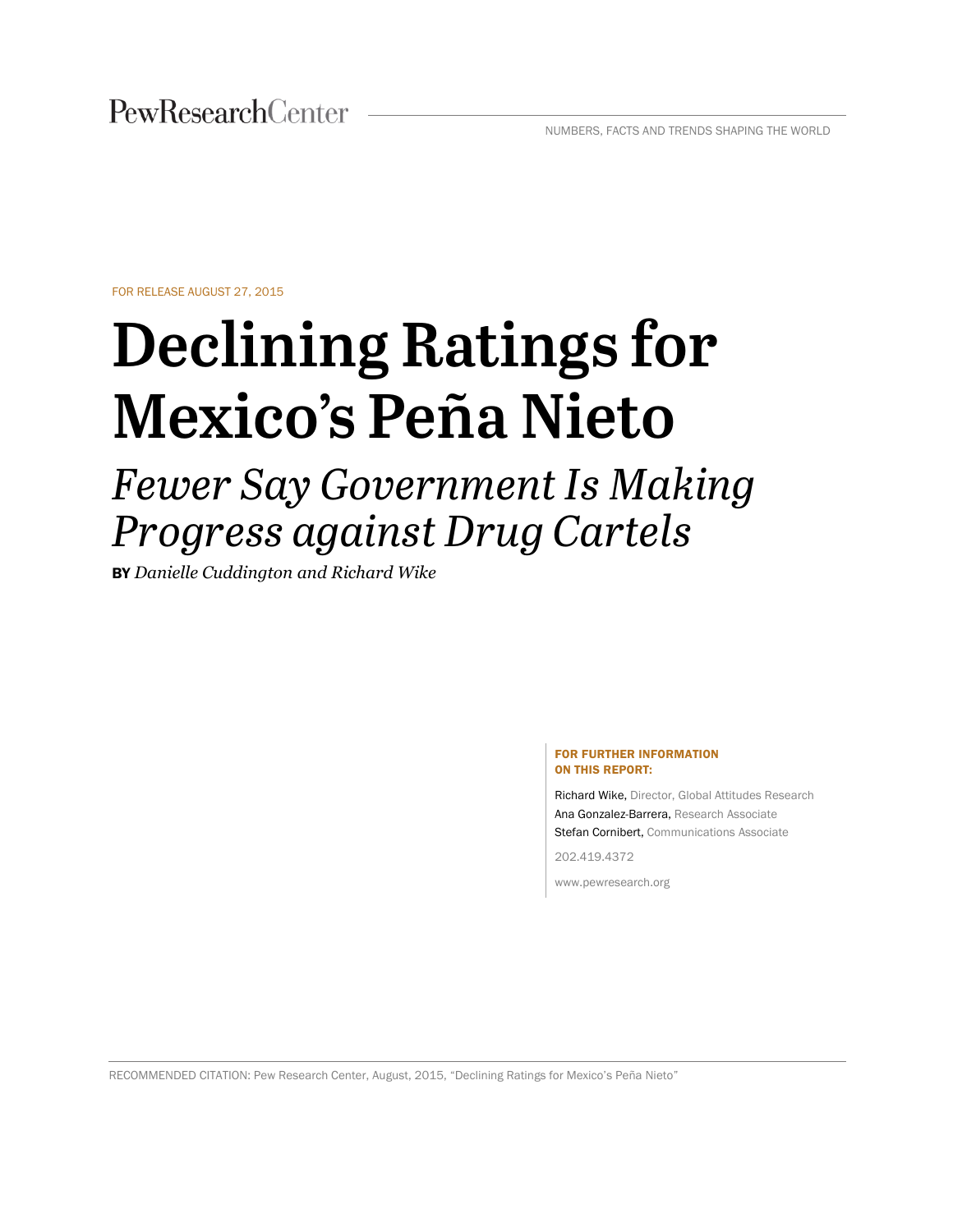# About This Report

This report examines public opinion in Mexico, including views of national conditions, issues affecting the country, President Peña Nieto and national institutions. It is based on 1,000 face-toface interviews with adults 18 and older conducted from April 7 to 19, 2015. For more details, see survey methodology and topline results.

This report is a collaborative effort based on the input and analysis of the following individuals:

Danielle Cuddington, *Research Assistant* Richard Wike, *Director, Global Attitudes Research*

James Bell, *Vice President, Global Strategy* Jill Carle, *Research Associate*  David Kent, *Copy Editor* Dorothy Manevich, *Research Assistant*  Bridget Parker, *Research Assistant* Jacob Poushter, *Senior Researcher*  Audrey Powers, *Administrative Coordinator* Steve Schwarzer, *Research Methodologist*  Ben Wormald, *Associate Digital Producer* Hani Zainulbhai, *Research Analyst* 

Claudia Deane, *Vice President, Research* Michael Keegan, *Information Graphics Designer* Katie Simmons, *Associate Director, Research* Bruce Stokes, *Director, Global Economic Attitudes* 

Find related reports online at <u>pewresearch.org/global</u>.

# About Pew Research Center

Pew Research Center is a nonpartisan fact tank that informs the public about the issues, attitudes and trends shaping America and the world. It does not take policy positions. It conducts public opinion polling, demographic research, media content analysis and other empirical social science research. The center studies U.S. politics and policy views; media and journalism; internet and technology; religion and public life; Hispanic trends; global attitudes and U.S. social and demographic trends. Pew Research Center is a subsidiary of The Pew Charitable Trusts, its primary funder. All of the center's reports are available at www.pewresearch.org.

© Pew Research Center 2015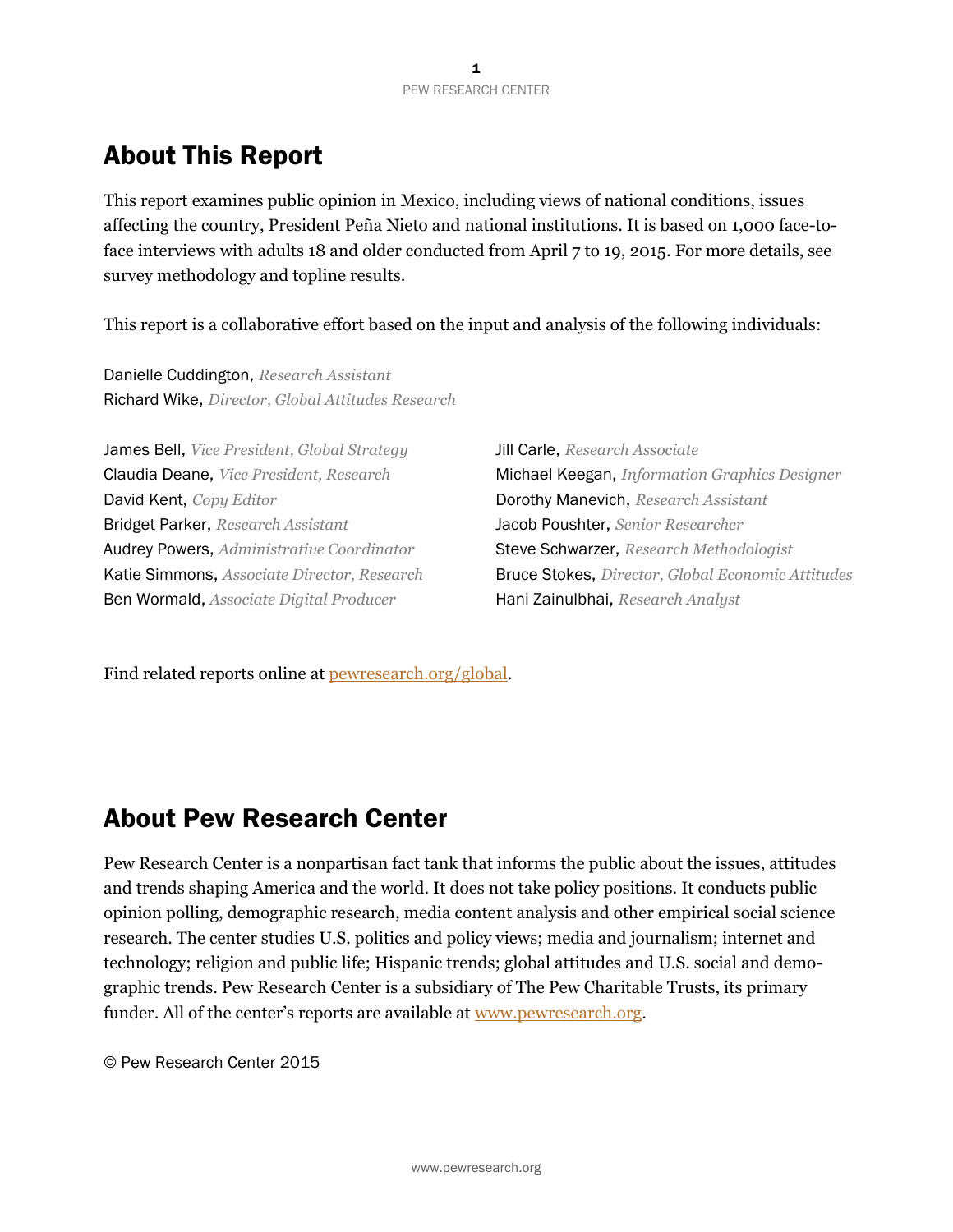# **Declining Ratings for Mexico's Peña Nieto**

*Fewer Say Government Is Making Progress against Drug Cartels* 

Three years after being elected president, Mexico's Enrique Peña Nieto is increasingly unpopular. Following a year plagued by scandal and controversy, his ratings have fallen, and Mexicans have grown disappointed with key elements of his ambitious agenda.

A new Pew Research Center survey of Mexico finds 44% of the public expressing a favorable view of Peña Nieto, down from 51% in 2014.

Moreover, his ratings on specific issues have dropped sharply. Last



year, 55% approved of how Peña Nieto was handling education. Education reform is a cornerstone of his presidency that has met with intense opposition from the country's powerful teachers unions. However, this year just 43% give him a favorable review on this issue.

Only 35% of Mexicans now think Peña Nieto is doing a good job of managing the country's ongoing battle against organized crime and drug gangs, compared with 53% in 2014. Just 39% say the government is making progress against drug traffickers, down from 45% a year ago (and the survey was conducted *before* the [prison escape](http://www.bbc.com/news/world-latin-america-33498573) of Joaquín "El Chapo" Guzmán, leader of the Sinaloa cartel, in July).

Just 34% of Mexicans say their economy is in good shape – a decline of 6 percentage points since last year. And here again, Peña Nieto gets poor marks, with just 30% approving of how he is dealing with the economy, compared with an already low 37% in 2014.

And while Peña Nieto has tried to advance new [anti-corruption measures](https://www.washingtonpost.com/world/the_americas/after-months-of-scandals-new-rules-in-mexico-to-tackle-corruption/2015/04/25/cd657262-45c8-4170-8cba-a347ca9bda2a_story.html) in recent months, his administration has also been shaken by scandals over the course of the past year, including allegations of impropriety surrounding a real estate deal involving his wife and a major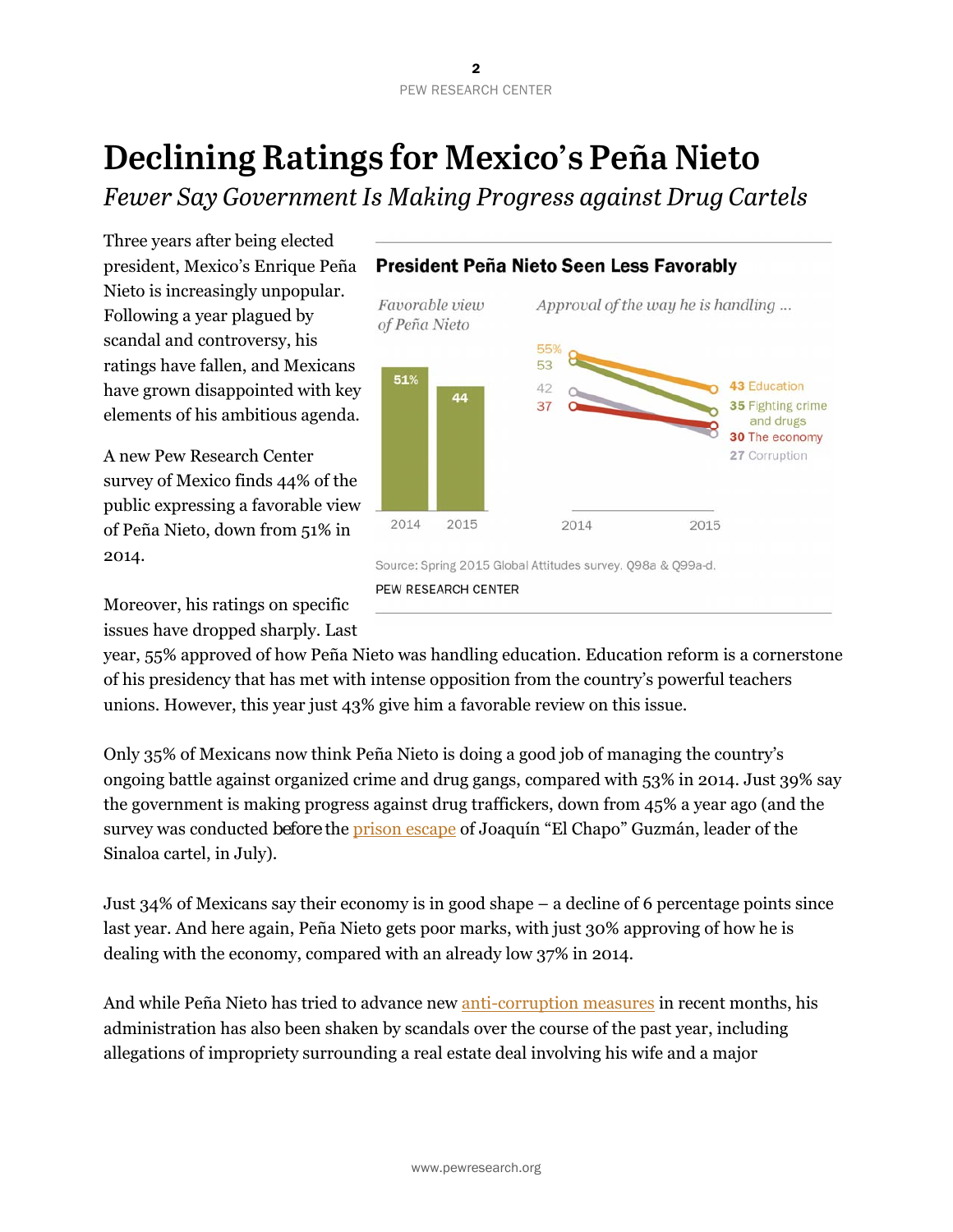government contractor. Just 27% now approve of how the president is dealing with corruption, down 15 points from a year ago.

Ratings for Peña Nieto's Institutional Revolutionary Party (PRI) have also declined (from 47% favorable in 2014 to 38% now). However, the PRI remains more popular than two of its biggest rivals. The conservative National Action Party (PAN) is viewed positively by just 29%, while the left-wing Party of the Democratic Revolution (PRD) gets even lower marks (23% favorable).

The Mexican military, which is heavily involved in the country's fight against drug cartels, receives mostly positive reviews, though its image has also declined over the past year. In 2014, 75% said the military was having a good influence on the nation; today, 61% hold this view. Meanwhile, ratings for the already unpopular police have slipped even further (34% good influence in 2014, 27% now).

These are among the key findings from the latest survey in Mexico by the Pew Research Center, which is based on face-to-face interviews conducted from April 7 to 19, 2015, among a nationally representative sample of 1,000 randomly selected adults from across the country.1

 $\overline{a}$ 

<sup>1</sup> The survey was conducted prior to midterm elections, which were held on June 7, 2015.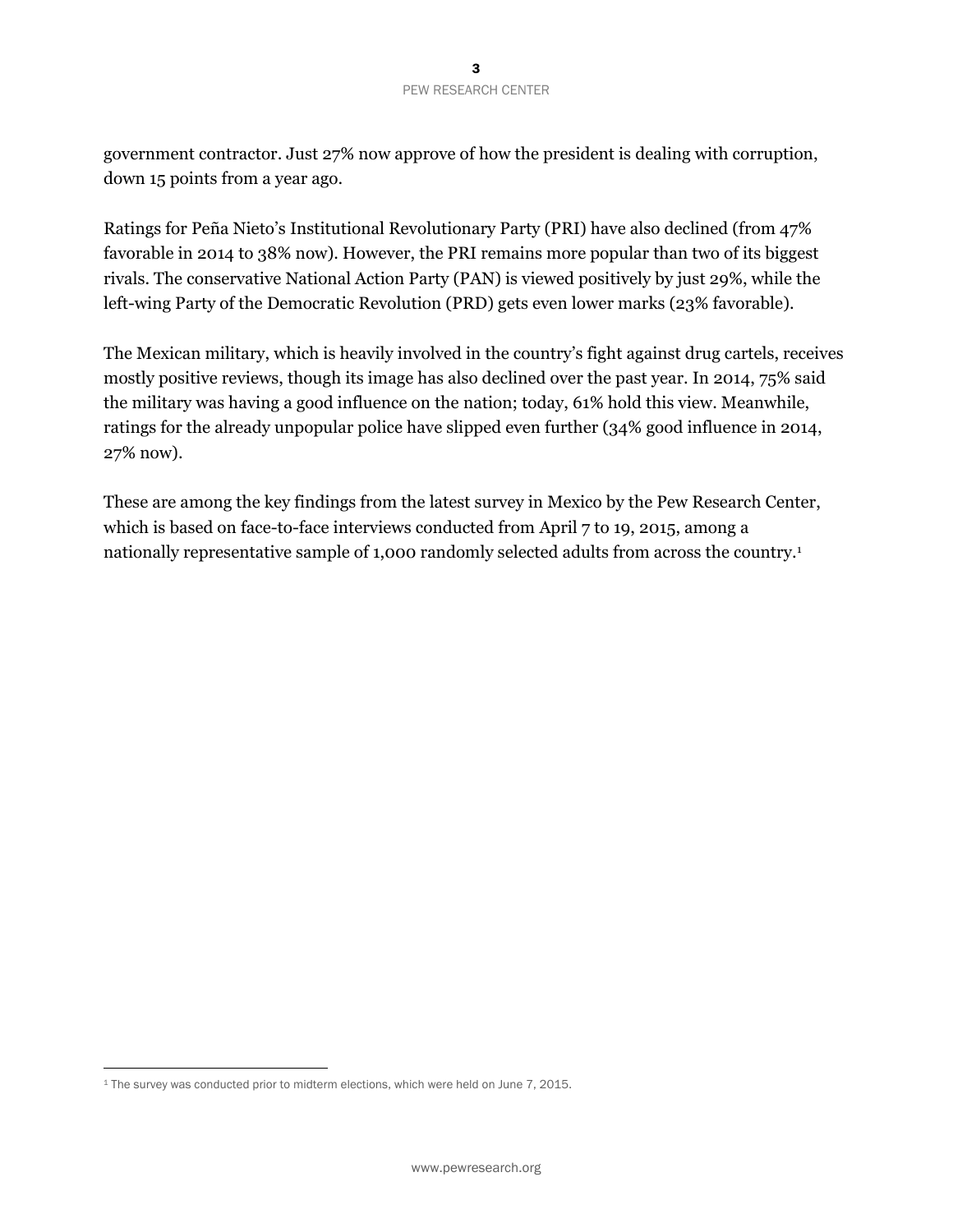

# **A Downbeat National Mood**

Roughly seven-in-ten (72%) Mexicans say they are dissatisfied with the way things are going in their country, with only 27% saying they are happy with the country's direction. Satisfaction with Mexico's direction is at its lowest point since 2011.

#### Dissatisfaction with Mexico's Direction Continues



PEW RESEARCH CENTER

While a strong majority in Mexico is sour on the

 $\overline{a}$ 

country's direction, some are more dissatisfied than others. Women are somewhat more likely to voice negativity than their male counterparts. Roughly three-in-four women (76%) are dissatisfied with the way things are going, a share 9 percentage points higher than that of men (67%).

And Mexicans who identify with the right-of-center PAN (77% dissatisfied) are more pessimistic about the state of things in the country than supporters of Peña Nieto's PRI (58%). Although majorities in all regions of the country are dissatisfied, those in the Greater Mexico City area (81%) are the most pessimistic.2

Mexicans' attitudes about the country's direction are reflected in their views of its economic situation. Only 34% believe that Mexico's economy is good, while 66% say it is bad. This marks a 6-point decline in positive views of the economy since last year. There has been a similar decline in those who say the economy will improve over the next 12 months. Just 44% now say their economy will improve, compared with 50% a year

#### Degree of Disenchantment Varies across Mexico

*Dissatisfied with the way things are going in our country today* 



Source: Spring 2015 Global Attitudes survey. Q2.

<sup>&</sup>lt;sup>2</sup> The Greater Mexico City area includes Mexico State and the federal district of Mexico City. While this region includes some locations outside of the Mexico City metropolitan area, the vast majority of interviews conducted in the region are within the metropolitan area.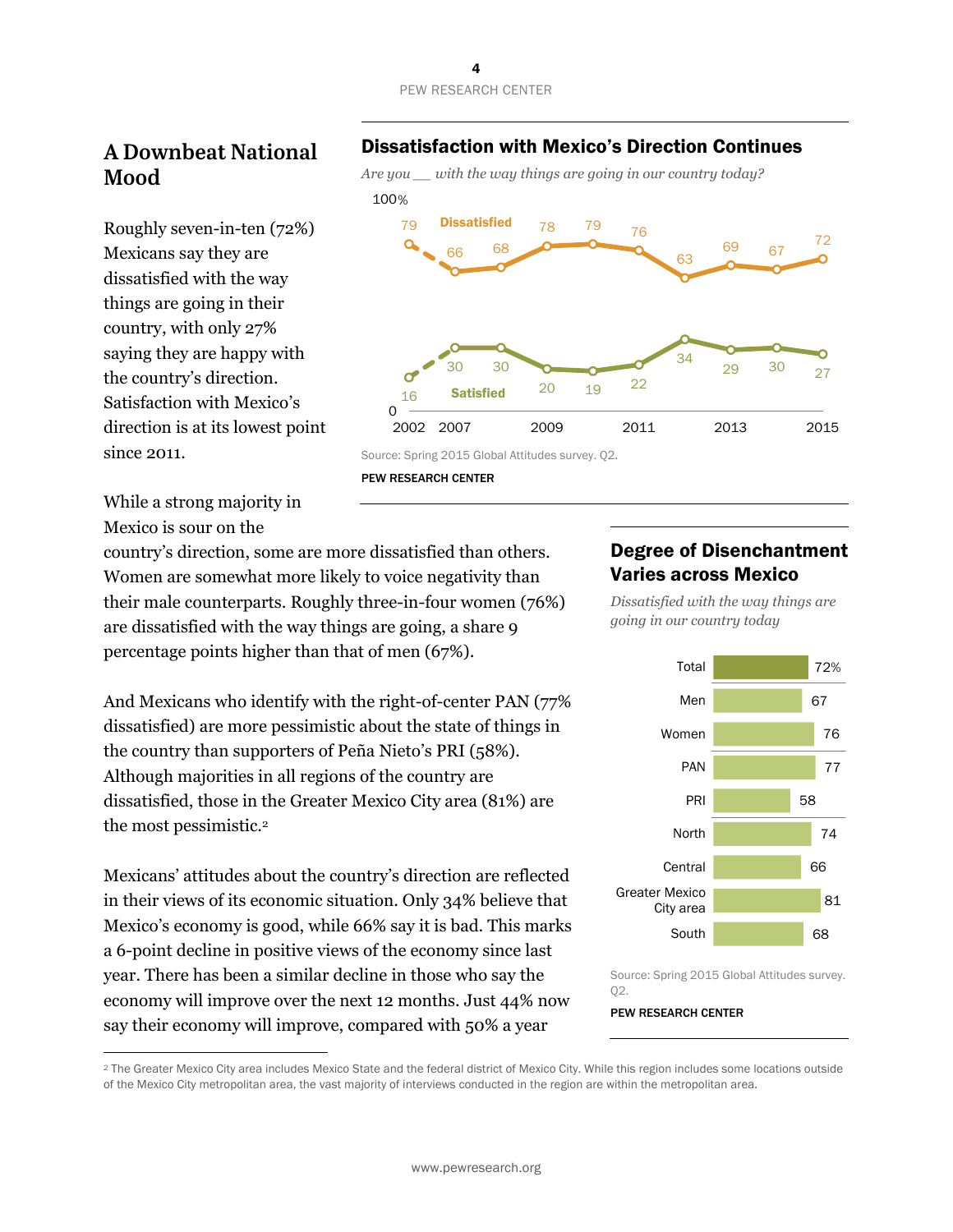ago. Meanwhile, 22% say it will worsen and 32% believe the economy will remain the same in the months ahead.

When it comes to their children's future, Mexicans are divided. Nearly equal portions say the next generation, when they grow up, will be better off financially than their parents (41%) as say they will be worse off (43%). Roughly one-in-ten (12%) say their financial situation will be the same. (For more on economic views in Mexico and around the world, see *[Global Publics: Economic](http://www.pewglobal.org/2015/07/23/global-publics-economic-conditions-are-bad/)  [Conditions Are Bad](http://www.pewglobal.org/2015/07/23/global-publics-economic-conditions-are-bad/)*, July 23, 2015.)

#### **Top Concerns: Rising Prices, Crime, Unemployment, Corruption and Violence**

Among the issues tested, rising prices is the top concern. Just over three-quarters (76%) say inflation is a *very* big problem.

Seven-in-ten or more also name crime, unemployment, corrupt political leaders, drug cartel-related violence and corrupt police officers as very big issues.

Half or more say poor-quality schools, health care and people leaving Mexico for jobs in other countries are very big concerns.

However, less than half name the gap between rich and poor, immigrants traveling through Mexico from Central America to the U.S., or traffic as top worries.

#### Rising Prices Are Top National Issue *\_\_ is a very big problem*



Source: Spring 2015 Global Attitudes survey. Q60a-g, n, u-x.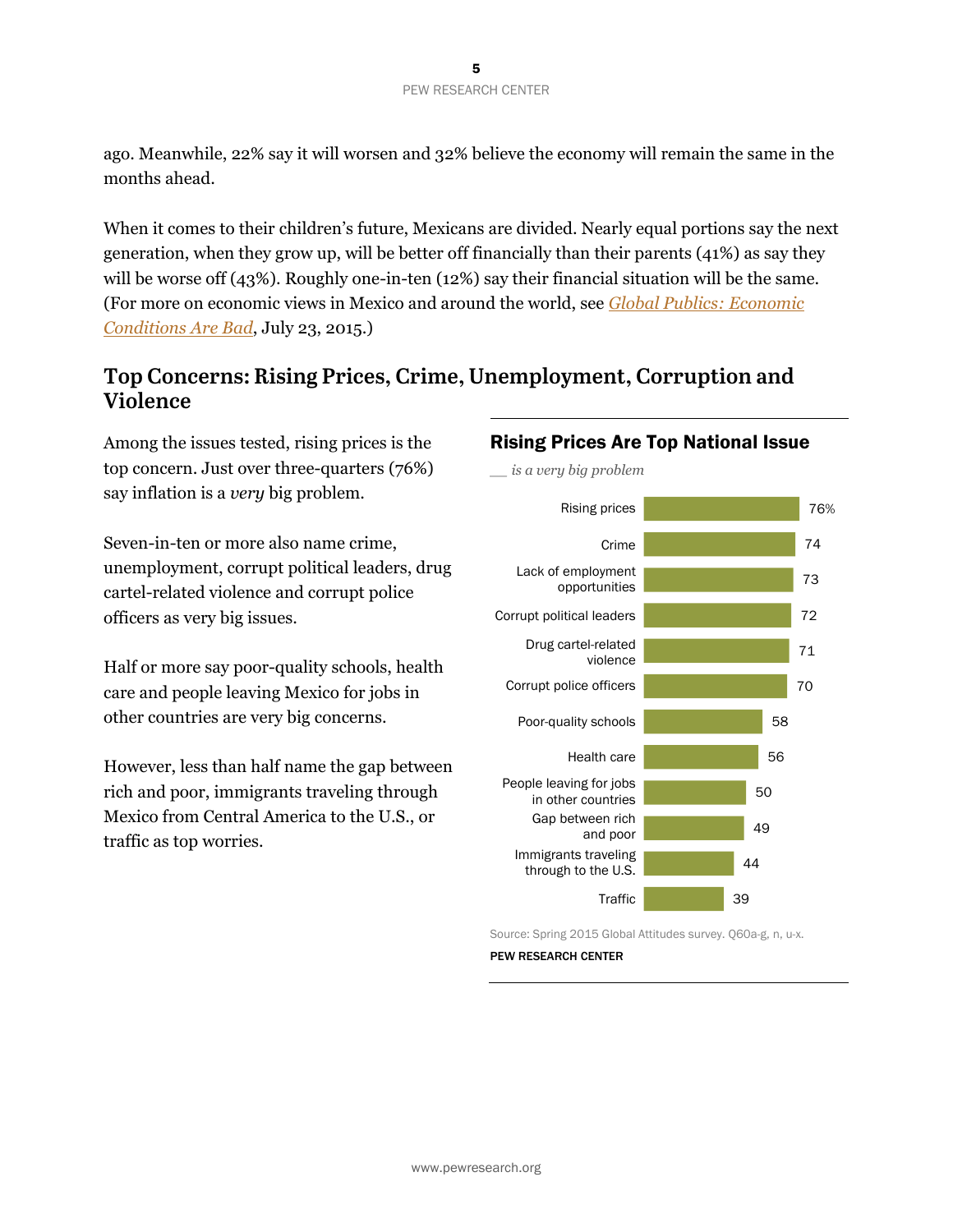# **Increasingly Negative Views of Peña Nieto**

President Peña Nieto's popularity has declined over the past year. Just 44% express a favorable opinion of him, down 7 percentage points since 2014 and down 12 points from a spring 2012 poll conducted just months before he was elected president.

Peña Nieto is also less popular in his third year as president than his predecessor was in the final months of his administration. In 2011, 55% had a positive opinion of former President Felipe Calderón.

Within his own party, however, Peña Nieto is well liked. Roughly eight-in-ten supporters of the PRI (78%) view him favorably.

Those who view Peña Nieto more unfavorably tend to be better educated and wealthier (both 62%). And people who live in the Greater Mexico City area (72%) are also more negative in their views of the president than those in other regions.

Peña Nieto gets poor marks for the way he has handled specific issues, including some major planks of his reform agenda.

Roughly two-thirds disapprove of how he is dealing with corruption and the economy. A similar proportion give him poor marks on energy reform, where he has called for

#### Downward Trend in Peña Nieto **Favorability**

*Views of Enrique Peña Nieto* 



Source: Spring 2015 Global Attitudes survey. Q98a.

PEW RESEARCH CENTER

#### Peña Nieto Lacks Mexicans' Approval on National Issues

*Do you \_\_ of the way President Peña Nieto is handling …*



PEW RESEARCH CENTER

[increased foreign investment i](http://www.nytimes.com/aponline/2015/02/11/world/americas/ap-lt-mexico-oil-woes.html)n Mexico's oil and natural gas industries.

A majority (63%) also disapproves of Peña Nieto's handling of police reform. Still, in a separate question, over half (54%) support his plan to put all local police units under federal control.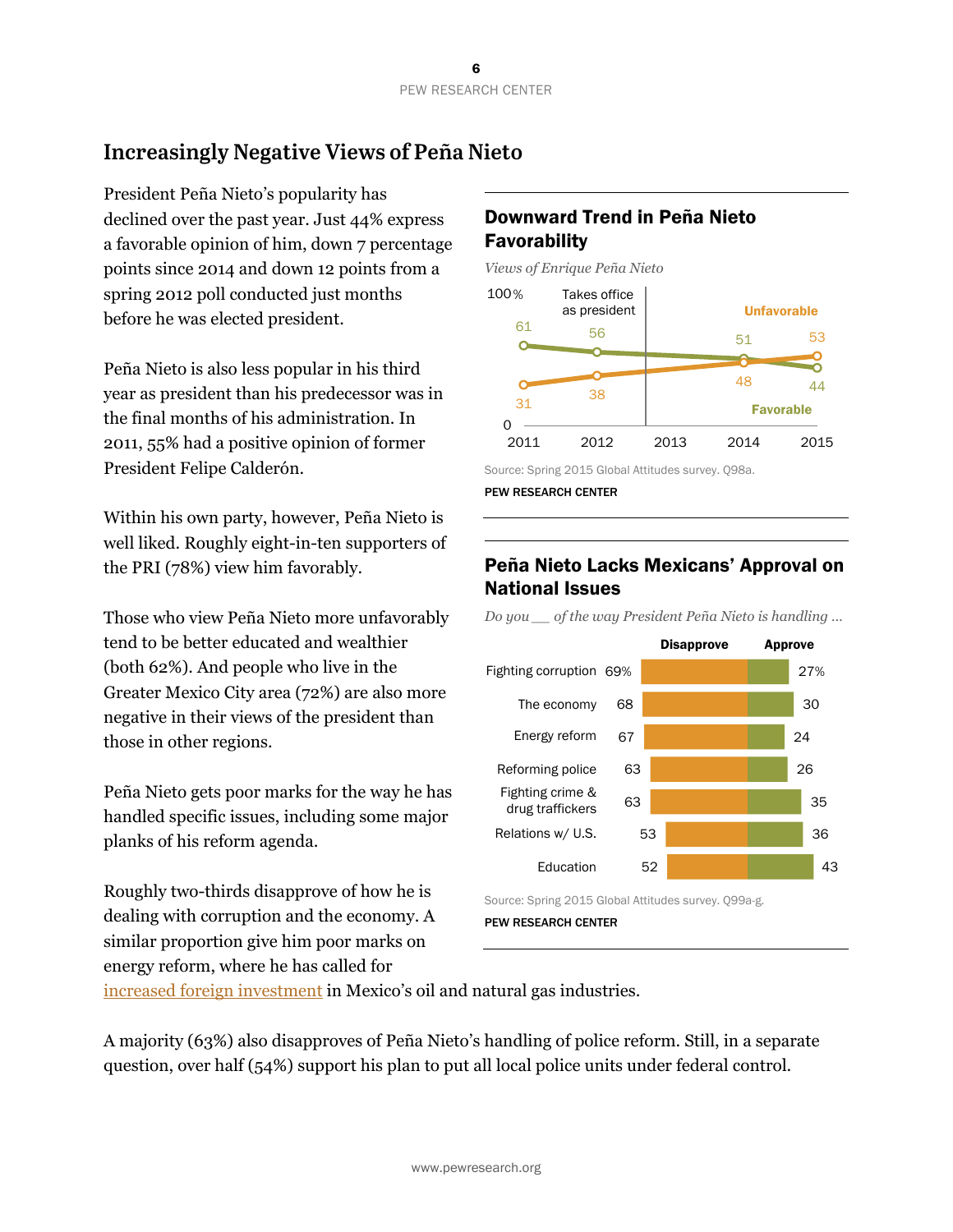A 63% majority disapproves of the way Peña Nieto has pursued the fight against organized crime and drug trafficking in Mexico, while over half disapprove of his handling of relations with the U.S. and the issue of education.

### **Mexico's Political Parties**

Three of Mexico's major political parties tested on the survey receive majority-negative ratings from the public. Peña Nieto's PRI gets the highest marks, with a favorability rating of 38%. Still, a 56% majority expresses a negative view of the party, up from 47% last year.

Meanwhile, the right-of-center PAN (63% unfavorable) and social-democratic PRD (68%) are even more unpopular.



#### Mostly Negative Ratings for PRD, PAN and PRI

Source: Spring 2015 Global Attitudes survey. Q97a-c.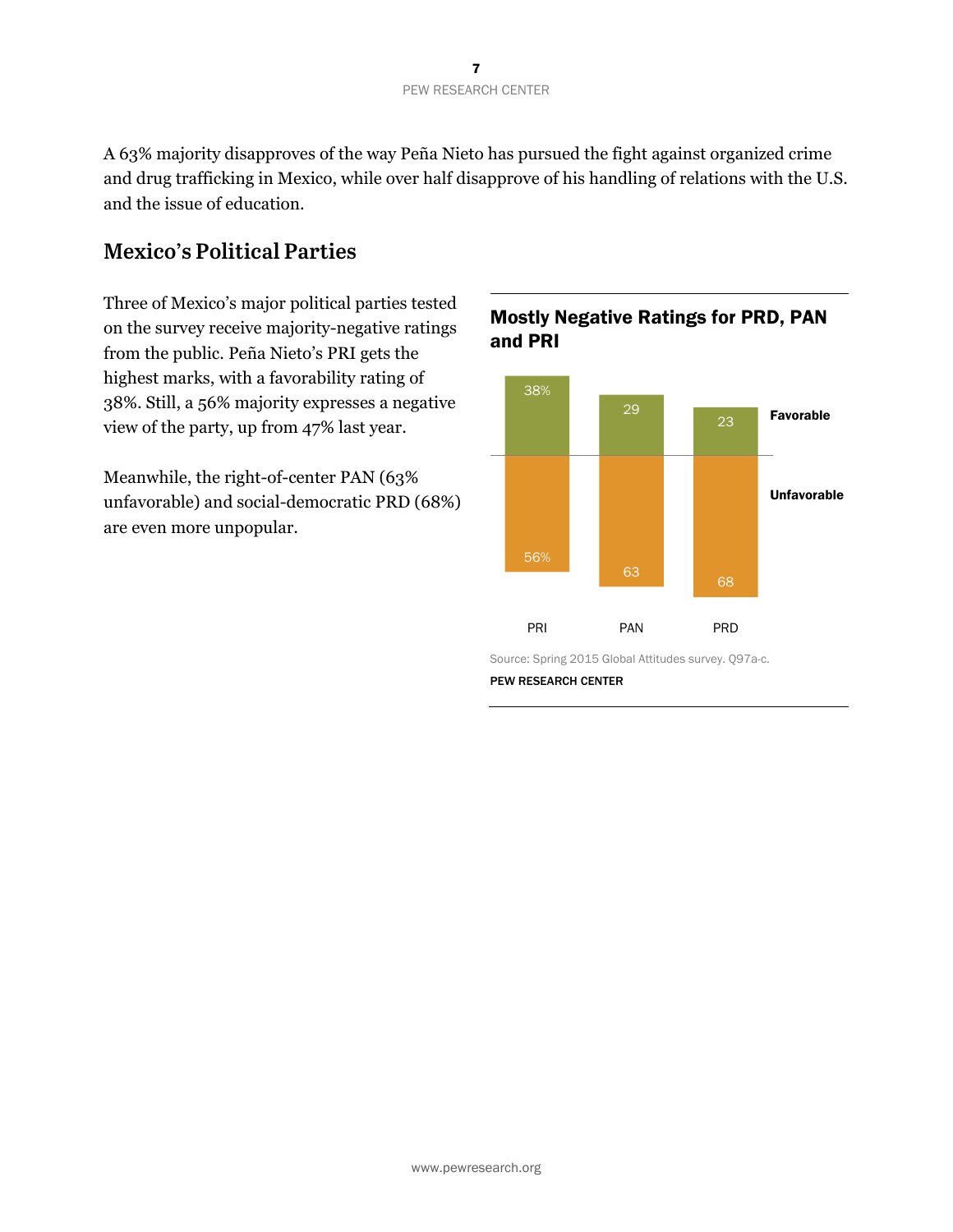# **Ratings of Mexico's Military and Police Drop**

Mexico's military continues to be highly rated, with about six-in-ten (61%) saying the military has a positive impact on the way things are going in the country.

Roughly half or more list the media, national government and religious leaders as positive influences in Mexico, mostly unchanged from a year ago.

Rounding out the bottom of the list, only about one-third or fewer name the court system, Congress and police as good influences. Views of the court system and Congress remain relatively unchanged since last year.

While the military receives the highest ratings of the groups and institutions tested, views of the military have turned less positive since last year, when 75% said it was having a positive impact. Today the military's ratings are similar to what they were in 2011 (62%), the [peak year of drug-related](https://justiceinmexico.org/wp-content/uploads/2015/04/2015-Drug-Violence-in-Mexico-Report.pdf)  [homicides](https://justiceinmexico.org/wp-content/uploads/2015/04/2015-Drug-Violence-in-Mexico-Report.pdf) in Mexico. Trends in the views of police influence follow a similar pattern.

#### Military Takes Top Spot as Positive Influence; Police Come in Last

*Influence on the way things are going in Mexico* 



Source: Spring 2015 Global Attitudes survey. Q79a-g.

PEW RESEARCH CENTER

#### Military, Police Ratings Reach Lowest Point

*Good influence on the way things are going in Mexico* 



PEW RESEARCH CENTER

These declines have taken place during a year in which several high-profile instances of corruption among police and human rights abuses by the military have been brought to light. In late September 2014, for instance, [43 students disappeared in Iguala, Guerrero.](http://www.bbc.com/news/world-latin-america-29963387) Local police were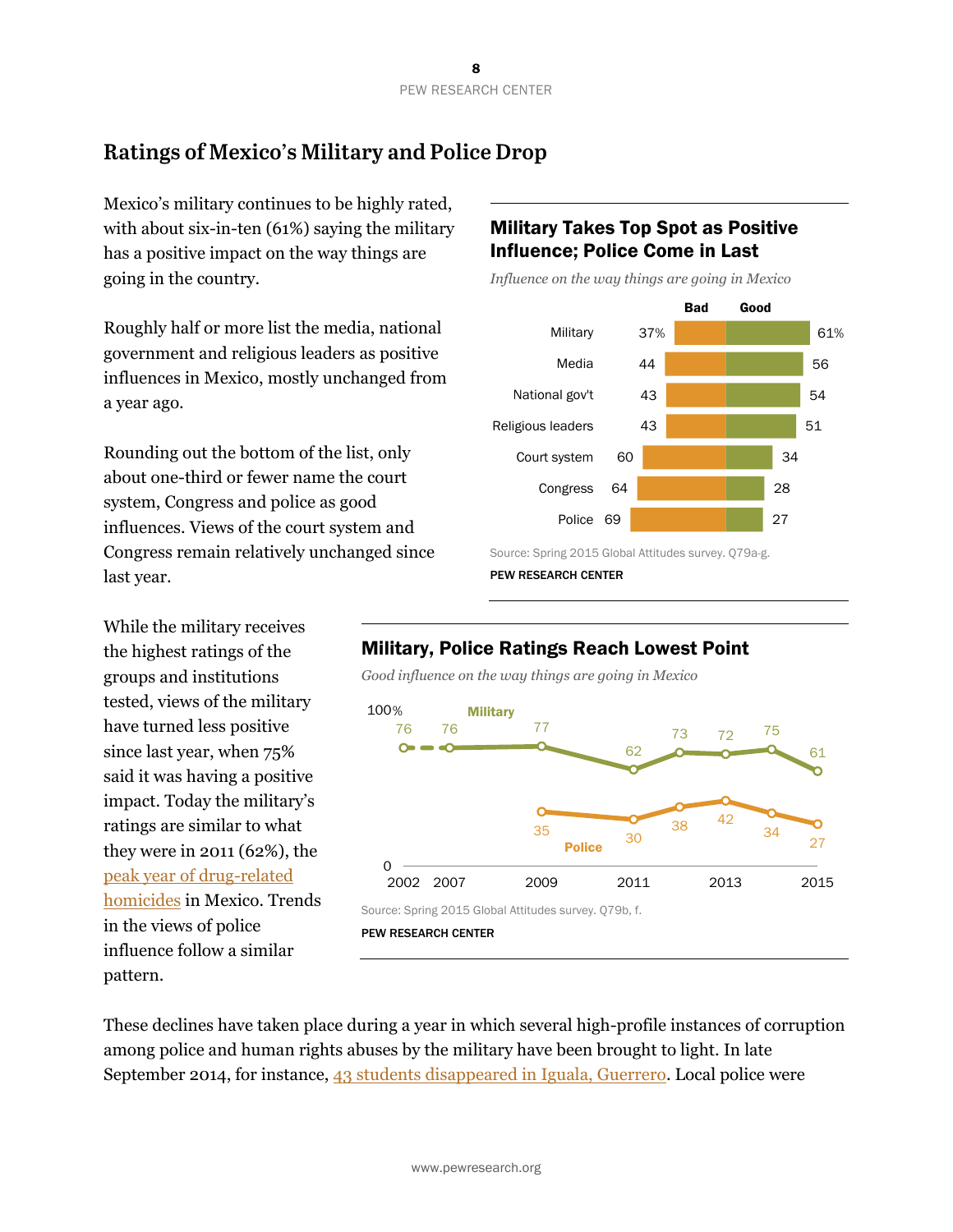found to have been involved with members of the Guerreros Unidos drug gang in the students' disappearance and eventual mass murder.

[In October,](http://www.nytimes.com/2014/10/22/world/americas/mexican-military-executed-at-least-12-federal-panel-says.html?_r=1) Mexico's federal Human Rights Commission released their findings from an investigation into the June 2014 execution of at least 12 people carried out by Mexican soldiers. The incident is considered one of the worst violations of human rights the country has seen.

### **Drug Trafficking and Cartels**

Mexicans' optimism about their government's progress against drug traffickers has dipped. Roughly four-in-ten (39%) believe the government is making progress against drug traffickers, down 6 points since last year.

#### In [mid-February 2014,](http://www.bbc.com/news/uk-26308203)

 $\overline{a}$ 

Mexican officials, working with U.S. anti-drug forces, captured the notorious Sinaloa cartel leader known as "El Chapo." The boost in the share of Mexicans saying in the spring 2014 survey that

#### Mexicans Believe Government Progress Against Drug Trafficking Is Declining

*The Mexican government's campaign against drug traffickers is …* 



PEW RESEARCH CENTER

their government was making progress against drug traffickers came shortly after his capture. However, this view of progress made by the campaign faded over the course of the year to present levels, even before El Chapo's second escape from prison in July.3

<sup>&</sup>lt;sup>3</sup> The spring 2015 survey was conducted before El Chapo's escape in July.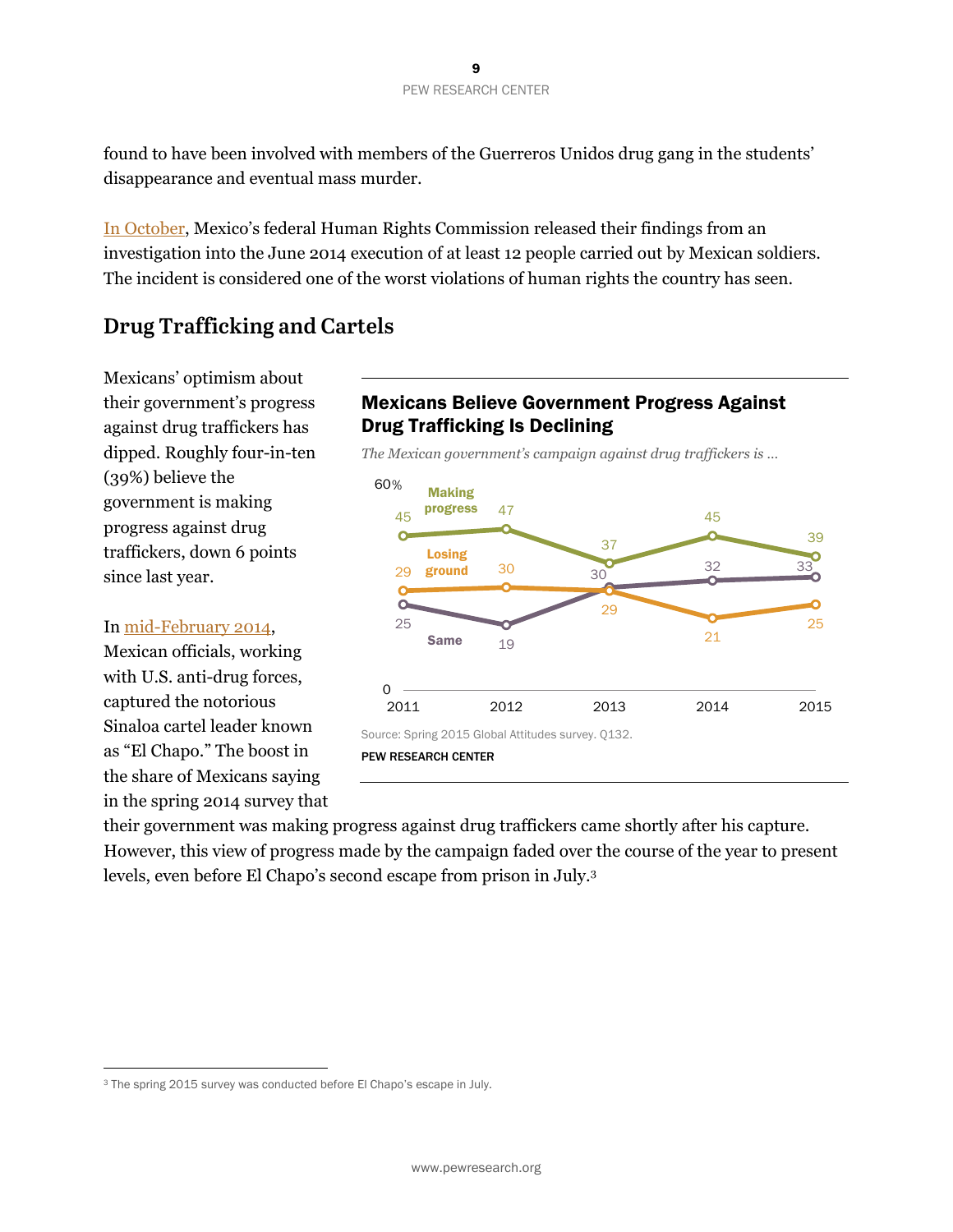# Methodology

About the Pew Research Center's Spring 2015 Global Attitudes Survey

Results for the survey are based on face-to-face interviews conducted under the direction of Princeton Survey Research Associates International. The results are based on national samples, unless otherwise noted. More details about our international survey methodology and countryspecific sample designs are available on our [website.](http://www.pewglobal.org/international-survey-methodology/?country_select=Mexico&year_select=2015)

For more detailed information on survey methods for this report, see here: http://www.pewglobal.org/international-surveymethodology/?country\_select=Mexico&year\_select=2015

For more general information on international survey research, see here: http://www.pewresearch.org/methodology/international-survey-research/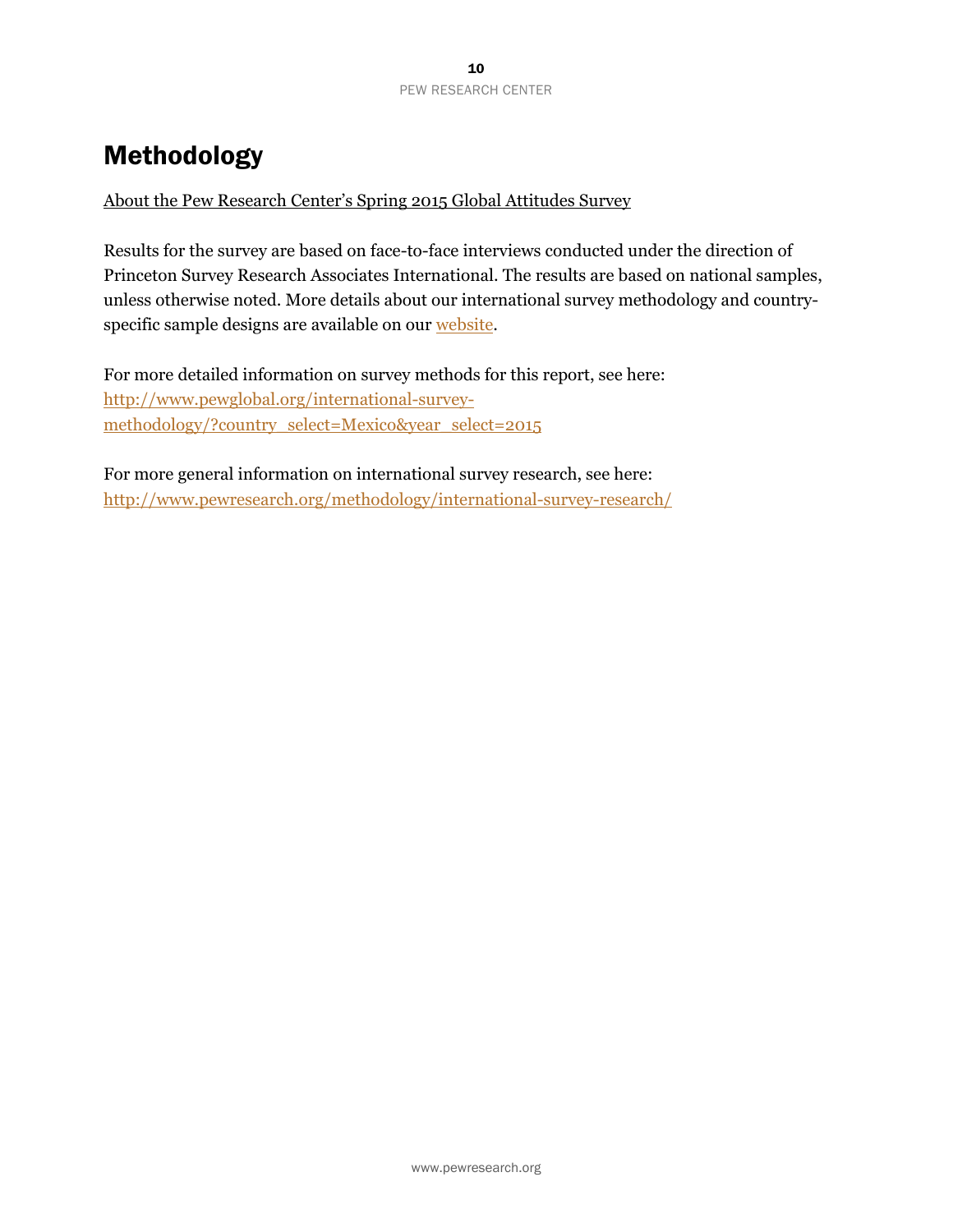# Topline Results

**Pew Research Center Spring 2015 survey August 27, 2015 Release** 

Methodological notes:

- Survey results are based on national samples. For further details on sample designs, see Methodology section and our [international survey methods database.](http://www.pewglobal.org/methods-database/)
- Due to rounding, percentages may not total 100%. The topline "total" columns show 100%, because they are based on unrounded numbers.
- Since 2007, the Pew Research Center has used an automated process to generate toplines for its Global Attitudes surveys. As a result, numbers may differ slightly from those published prior to 2007.
- Not all questions included in the Spring 2015 survey are presented in this topline. Omitted questions have either been previously released or will be released in future reports.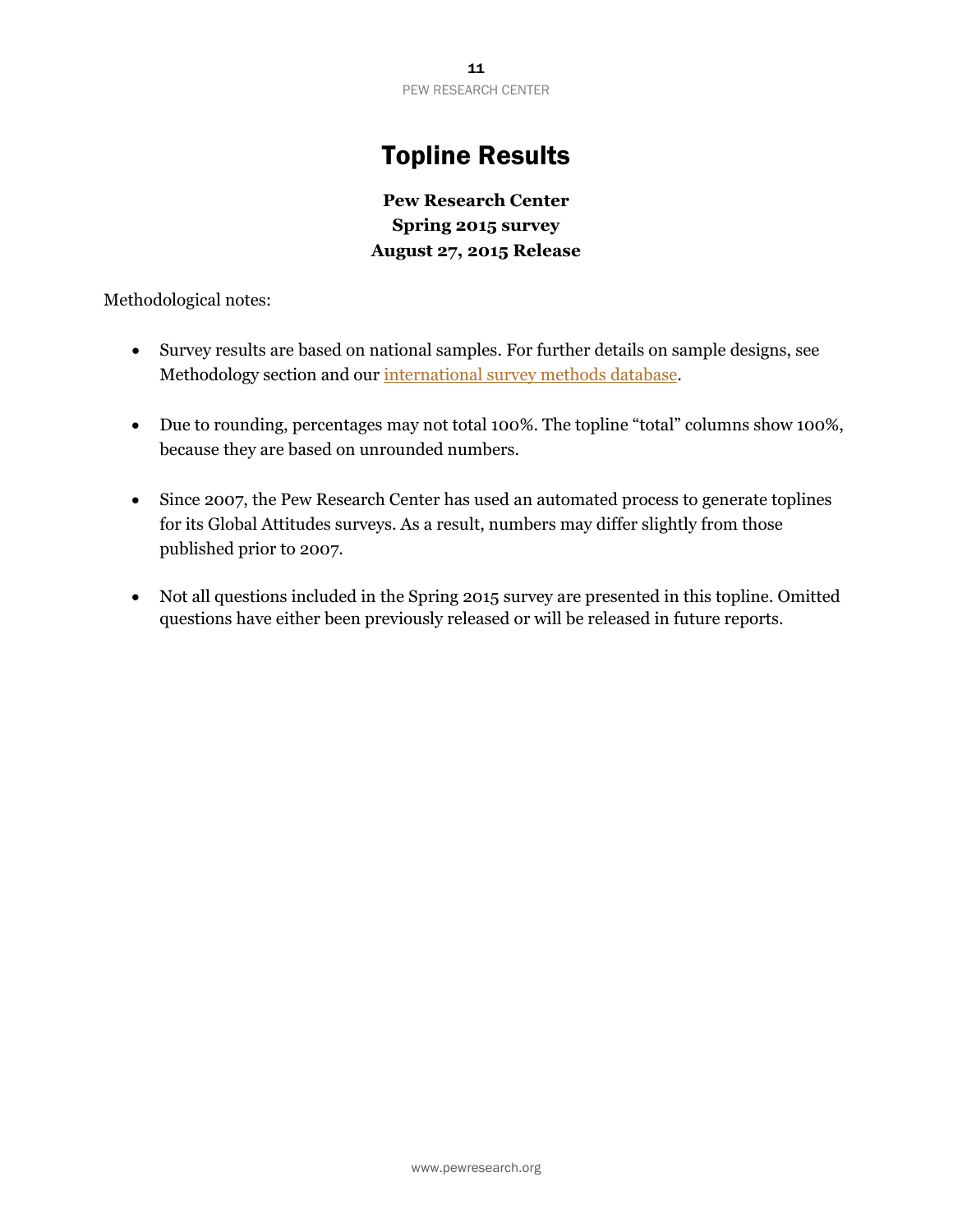|               |                                                              | Q2. Overall, are you satisfied or dissatisfied with the way things            |                                  |                     | are going in our country today?                                    |                         |                                |
|---------------|--------------------------------------------------------------|-------------------------------------------------------------------------------|----------------------------------|---------------------|--------------------------------------------------------------------|-------------------------|--------------------------------|
|               |                                                              | <b>Satisfied</b>                                                              |                                  | <b>Dissatisfied</b> | <b>DK/Refused</b>                                                  | <b>Total</b>            |                                |
| <b>Mexico</b> | <b>Spring, 2015</b>                                          | 27                                                                            |                                  | 72                  | 2                                                                  | 100                     |                                |
|               | <b>Spring, 2014</b>                                          | 30                                                                            |                                  | 67                  | 3                                                                  | 100                     |                                |
|               | <b>Spring, 2013</b>                                          | 29                                                                            |                                  | 69                  | 2                                                                  | 100                     |                                |
|               | <b>Spring, 2012</b>                                          | 34<br>22                                                                      |                                  | 63<br>76            | 3<br>2                                                             | 100<br>100              |                                |
|               | <b>Spring, 2011</b><br><b>Spring, 2010</b>                   | 19                                                                            |                                  | 79                  | 2                                                                  | 100                     |                                |
|               | <b>Spring, 2009</b>                                          | 20                                                                            |                                  | 78                  | 3                                                                  | 100                     |                                |
|               | <b>Spring, 2008</b>                                          | 30                                                                            |                                  | 68                  | 2                                                                  | 100                     |                                |
|               | <b>Spring, 2007</b>                                          | 30                                                                            |                                  | 66                  | 3                                                                  | 100                     |                                |
|               | <b>Summer, 2002</b>                                          | 16                                                                            |                                  | 79                  | 6                                                                  | 100                     |                                |
|               |                                                              | Q60a. As I read each one, please tell me if you think it is a very big proble |                                  |                     | problem, a small problem or not a problem at all. a. crii          |                         |                                |
|               |                                                              | <b>Very big</b><br>problem                                                    | Moderately<br>big problem        |                     | <b>Small problem</b>                                               | Not a problem<br>at all | DK/Ret                         |
| <b>Mexico</b> | <b>Spring, 2015</b>                                          | 74                                                                            | 22                               |                     | 3                                                                  | 1                       | $\mathbf 0$                    |
|               | <b>Spring, 2014</b>                                          | 79                                                                            | 16                               |                     | 3                                                                  | $\mathbf{1}$            | 0                              |
|               | <b>Spring, 2013</b>                                          | 81                                                                            | 16                               |                     | 3                                                                  | $\mathbf{1}$            | 0                              |
|               | <b>Spring, 2012</b>                                          | 73                                                                            | 24                               |                     | 2                                                                  | $\mathsf{O}$            | $\mathbf{1}$                   |
|               | <b>Spring, 2011</b><br><b>Spring, 2009</b>                   | 80<br>81                                                                      | 16<br>17                         |                     | 3<br>2                                                             | $\mathsf{O}$<br>0       | 0<br>0                         |
|               | <b>Spring, 2007</b>                                          | 64                                                                            | 32                               |                     | 3                                                                  | 0                       |                                |
|               | <b>Summer, 2002</b>                                          | 81                                                                            | 17                               |                     | 1                                                                  | 0                       | 0                              |
|               |                                                              | Q60b. As I read each one, please tell me if you think it is a very big proble |                                  |                     |                                                                    |                         |                                |
|               |                                                              | <b>Very big</b>                                                               | <b>Moderately</b>                |                     | problem, a small problem or not a problem at all. b. corrupt polit | Not a problem           |                                |
|               |                                                              | problem                                                                       | big problem                      |                     | <b>Small problem</b>                                               | at all                  | DK/Ret                         |
| <b>Mexico</b> | <b>Spring, 2015</b><br><b>Spring, 2014</b>                   | 72<br>72                                                                      | 21<br>22                         |                     | 6<br>4                                                             | $\circ$<br>$\mathbf{1}$ | 0<br>$\mathbf{1}$              |
|               | <b>Spring, 2013</b>                                          | 69                                                                            | 23                               |                     | 6                                                                  | 1                       |                                |
|               | <b>Spring, 2012</b>                                          | 69                                                                            | 22                               |                     | 6                                                                  | $\mathbf{1}$            |                                |
|               | <b>Spring, 2011</b>                                          | 65                                                                            | 29                               |                     | 4                                                                  | $\mathbf{1}$            |                                |
|               | Spring, 2009                                                 | 68                                                                            | 26                               |                     | 5                                                                  | 1                       |                                |
|               | <b>Spring, 2007</b><br><b>Summer, 2002</b>                   | 63<br>72                                                                      | 28<br>23                         |                     | 6<br>3                                                             | 2<br>0                  |                                |
|               |                                                              |                                                                               |                                  |                     |                                                                    |                         | $\mathbf{1}$                   |
|               |                                                              | Q60c. As I read each one, please tell me if you think it is a very big proble |                                  |                     | problem, a small problem or not a problem at all. c. poor qualit   |                         |                                |
|               |                                                              | <b>Very big</b><br>problem                                                    | <b>Moderately</b><br>big problem |                     | <b>Small problem</b>                                               | Not a problem<br>at all | <b>DK/Ret</b>                  |
| <b>Mexico</b> | <b>Spring, 2015</b>                                          | 58                                                                            | 27                               |                     | 9                                                                  | 5                       | $\mathbf 0$                    |
|               | <b>Spring, 2014</b>                                          | 52                                                                            | 29                               |                     | 14                                                                 | 4                       | 1                              |
|               | <b>Spring, 2013</b>                                          | 63<br>49                                                                      | 25<br>33                         |                     | 9<br>11                                                            | 3<br>5                  | $\mathbf{1}$<br>$\overline{2}$ |
|               | <b>Spring, 2012</b><br><b>Spring, 2007</b>                   | 38                                                                            | 41                               |                     | 15                                                                 | 4                       |                                |
|               | <b>Summer, 2002</b>                                          | 49                                                                            | 39                               |                     | 8                                                                  | 3                       | 1<br>$\overline{2}$            |
|               | In 2002, question asked about 'poor quality public schools.' |                                                                               |                                  |                     |                                                                    |                         |                                |
|               |                                                              | Q60d. As I read each one, please tell me if you think it is a very big proble |                                  |                     | problem, a small problem or not a problem at all. d. health        |                         |                                |
|               |                                                              | Very big<br>problem                                                           | <b>Moderately</b><br>big problem |                     | <b>Small problem</b>                                               | Not a problem<br>at all | DK/Ref                         |
| <b>Mexico</b> | <b>Spring, 2015</b>                                          | 56                                                                            | 31                               |                     | 10                                                                 | 3                       | O                              |
|               |                                                              |                                                                               |                                  |                     |                                                                    |                         |                                |

|        |                     |                                                                                                                                                 | Q60a. As I read each one, please tell me if you think it is a very big problem, a moderately big<br>problem, a small problem or not a problem at all. a. crime |  |  |          |     |  |  |  |
|--------|---------------------|-------------------------------------------------------------------------------------------------------------------------------------------------|----------------------------------------------------------------------------------------------------------------------------------------------------------------|--|--|----------|-----|--|--|--|
|        |                     | <b>Very big</b><br><b>Moderately</b><br>Not a problem<br>big problem<br>problem<br><b>Small problem</b><br>at all<br>DK/Refused<br><b>Total</b> |                                                                                                                                                                |  |  |          |     |  |  |  |
| Mexico | <b>Spring, 2015</b> | 74                                                                                                                                              | 22                                                                                                                                                             |  |  | ∩        | 100 |  |  |  |
|        | <b>Spring, 2014</b> | 79                                                                                                                                              | 16                                                                                                                                                             |  |  | $\Omega$ | 100 |  |  |  |
|        | <b>Spring, 2013</b> | 81                                                                                                                                              | 16                                                                                                                                                             |  |  |          | 100 |  |  |  |
|        | <b>Spring, 2012</b> | 73                                                                                                                                              | 24                                                                                                                                                             |  |  |          | 100 |  |  |  |
|        | <b>Spring, 2011</b> | 80                                                                                                                                              | 16                                                                                                                                                             |  |  | $\Omega$ | 100 |  |  |  |
|        | <b>Spring, 2009</b> | 81                                                                                                                                              | 17                                                                                                                                                             |  |  | $\Omega$ | 100 |  |  |  |
|        | <b>Spring, 2007</b> | 64                                                                                                                                              | 32                                                                                                                                                             |  |  |          | 100 |  |  |  |
|        | <b>Summer, 2002</b> | 81                                                                                                                                              | 17                                                                                                                                                             |  |  |          | 100 |  |  |  |

|               |                     |                     |                           |                      | 060b. As I read each one, please tell me if you think it is a very big problem, a moderately big<br>problem, a small problem or not a problem at all. b. corrupt political leaders |            |              |
|---------------|---------------------|---------------------|---------------------------|----------------------|------------------------------------------------------------------------------------------------------------------------------------------------------------------------------------|------------|--------------|
|               |                     | Very big<br>problem | Moderately<br>big problem | <b>Small problem</b> | Not a problem<br>at all                                                                                                                                                            | DK/Refused | <b>Total</b> |
| <b>Mexico</b> | <b>Spring, 2015</b> | 72                  | 21                        | <sub>6</sub>         |                                                                                                                                                                                    | $\Omega$   | 100          |
|               | <b>Spring, 2014</b> | 72                  | 22                        |                      |                                                                                                                                                                                    |            | 100          |
|               | <b>Spring, 2013</b> | 69                  | 23                        | 6                    |                                                                                                                                                                                    |            | 100          |
|               | <b>Spring, 2012</b> | 69                  | 22                        | 6                    |                                                                                                                                                                                    |            | 100          |
|               | <b>Spring, 2011</b> | 65                  | 29                        |                      |                                                                                                                                                                                    |            | 100          |
|               | <b>Spring, 2009</b> | 68                  | 26                        | 5                    |                                                                                                                                                                                    |            | 100          |
|               | <b>Spring, 2007</b> | 63                  | 28                        | 6                    |                                                                                                                                                                                    |            | 100          |
|               | <b>Summer, 2002</b> | 72                  | 23                        | 3                    |                                                                                                                                                                                    |            | 100          |

|               |                     | Q60c. As I read each one, please tell me if you think it is a very big problem, a moderately big<br>problem, a small problem or not a problem at all. c. poor quality schools |                                  |                      |                         |            |              |  |  |
|---------------|---------------------|-------------------------------------------------------------------------------------------------------------------------------------------------------------------------------|----------------------------------|----------------------|-------------------------|------------|--------------|--|--|
|               |                     | Very big<br>problem                                                                                                                                                           | <b>Moderately</b><br>big problem | <b>Small problem</b> | Not a problem<br>at all | DK/Refused | <b>Total</b> |  |  |
| <b>Mexico</b> | <b>Spring, 2015</b> | 58                                                                                                                                                                            | 27                               |                      |                         |            | 100          |  |  |
|               | <b>Spring, 2014</b> | 52                                                                                                                                                                            | 29                               | 14                   |                         |            | 100          |  |  |
|               | <b>Spring, 2013</b> | 63                                                                                                                                                                            | 25                               | Q                    |                         |            | 100          |  |  |
|               | <b>Spring, 2012</b> | 49                                                                                                                                                                            | 33                               |                      |                         |            | 100          |  |  |
|               | <b>Spring, 2007</b> | 38                                                                                                                                                                            | 41                               | 15                   |                         |            | 100          |  |  |
|               | Summer, 2002        | 49                                                                                                                                                                            | 39                               | 8                    |                         |            | 100          |  |  |

|               |                     |                     |                           |                      | 060d. As I read each one, please tell me if you think it is a very big problem, a moderately big<br>problem, a small problem or not a problem at all. d. health care |            |              |
|---------------|---------------------|---------------------|---------------------------|----------------------|----------------------------------------------------------------------------------------------------------------------------------------------------------------------|------------|--------------|
|               |                     | Very big<br>problem | Moderately<br>big problem | <b>Small problem</b> | Not a problem<br>at all                                                                                                                                              | DK/Refused | <b>Total</b> |
| <b>Mexico</b> | <b>Spring, 2015</b> | 56                  | 31                        | 10                   |                                                                                                                                                                      |            | 100          |
|               | <b>Spring, 2014</b> | 54                  | 29                        | 10                   |                                                                                                                                                                      |            | 100          |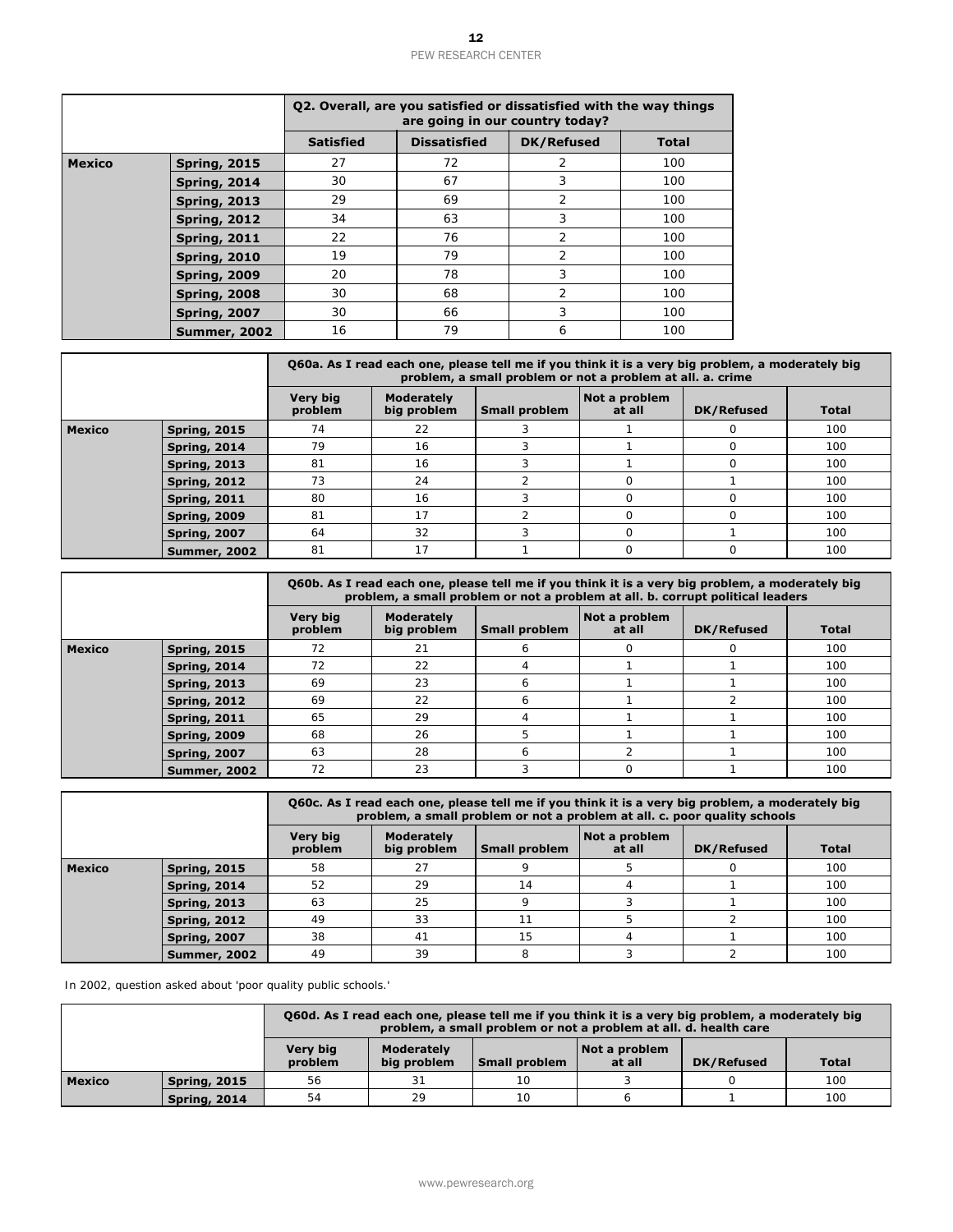|               |                     |                     |                           |                      | Q60e. As I read each one, please tell me if you think it is a very big problem, a moderately big<br>problem, a small problem or not a problem at all. e. traffic |            |              |
|---------------|---------------------|---------------------|---------------------------|----------------------|------------------------------------------------------------------------------------------------------------------------------------------------------------------|------------|--------------|
|               |                     | Very big<br>problem | Moderately<br>big problem | <b>Small problem</b> | Not a problem<br>at all                                                                                                                                          | DK/Refused | <b>Total</b> |
| <b>Mexico</b> | <b>Spring, 2015</b> | 39                  | 28                        | 23                   |                                                                                                                                                                  |            | 100          |
|               | <b>Spring, 2014</b> | 33                  | 25                        | 18                   |                                                                                                                                                                  |            | 100          |

|               |                     |                     |                                  |               | Q60f. As I read each one, please tell me if you think it is a very big problem, a moderately big<br>problem, a small problem or not a problem at all. f. the gap between rich and poor |            |              |
|---------------|---------------------|---------------------|----------------------------------|---------------|----------------------------------------------------------------------------------------------------------------------------------------------------------------------------------------|------------|--------------|
|               |                     | Very big<br>problem | <b>Moderately</b><br>big problem | Small problem | Not a problem<br>at all                                                                                                                                                                | DK/Refused | <b>Total</b> |
| <b>Mexico</b> | <b>Spring, 2015</b> | 49                  | 26                               |               |                                                                                                                                                                                        |            | 100          |
|               | <b>Spring, 2014</b> | 60                  | 24                               |               |                                                                                                                                                                                        |            | 100          |
|               | <b>Spring, 2013</b> | 67                  |                                  |               |                                                                                                                                                                                        |            | 100          |

|                     |                     |                     |                           |               | Q60g. As I read each one, please tell me if you think it is a very big problem, a moderately big<br>problem, a small problem or not a problem at all. g. a lack of employment opportunities |                   |              |
|---------------------|---------------------|---------------------|---------------------------|---------------|---------------------------------------------------------------------------------------------------------------------------------------------------------------------------------------------|-------------------|--------------|
|                     |                     | Very big<br>problem | Moderately<br>big problem | Small problem | Not a problem<br>at all                                                                                                                                                                     | <b>DK/Refused</b> | <b>Total</b> |
| Mexico              | <b>Spring, 2015</b> | 73                  | 19                        |               |                                                                                                                                                                                             |                   | 100          |
| <b>Spring, 2014</b> |                     | 82                  | 14                        |               |                                                                                                                                                                                             |                   | 100          |
|                     | <b>Spring, 2013</b> | 82                  | 14                        |               |                                                                                                                                                                                             |                   | 100          |

|               |                     |                     |                           |               | Q60n. As I read each one, please tell me if you think it is a very big problem, a moderately big<br>problem, a small problem or not a problem at all. n. rising prices |            |              |
|---------------|---------------------|---------------------|---------------------------|---------------|------------------------------------------------------------------------------------------------------------------------------------------------------------------------|------------|--------------|
|               |                     | Very big<br>problem | Moderately<br>big problem | Small problem | Not a problem<br>at all                                                                                                                                                | DK/Refused | <b>Total</b> |
| <b>Mexico</b> | <b>Spring, 2015</b> | 76                  | 15                        |               |                                                                                                                                                                        |            | 100          |
|               | <b>Spring, 2014</b> | 83                  | 13                        |               |                                                                                                                                                                        |            | 100          |
|               | <b>Spring, 2013</b> | 83                  | 13                        |               |                                                                                                                                                                        |            | 100          |

|                                |                                                                                                  |                            |                                  | problem, a small problem or not a problem at all. e. traffic       |                                      | Q60e. As I read each one, please tell me if you think it is a very big problem, a moderately big                                                                                                                      |              |
|--------------------------------|--------------------------------------------------------------------------------------------------|----------------------------|----------------------------------|--------------------------------------------------------------------|--------------------------------------|-----------------------------------------------------------------------------------------------------------------------------------------------------------------------------------------------------------------------|--------------|
|                                |                                                                                                  | <b>Very big</b><br>problem | <b>Moderately</b><br>big problem | <b>Small problem</b>                                               | Not a problem<br>at all              | <b>DK/Refused</b>                                                                                                                                                                                                     | <b>Total</b> |
| Mexico                         | <b>Spring, 2015</b>                                                                              | 39                         | 28                               | 23                                                                 | 8                                    | 2                                                                                                                                                                                                                     | 100          |
|                                | <b>Spring, 2014</b>                                                                              | 33                         | 25                               | 18                                                                 | 21                                   | 3                                                                                                                                                                                                                     | 100          |
|                                |                                                                                                  |                            |                                  |                                                                    |                                      | Q60f. As I read each one, please tell me if you think it is a very big problem, a moderately big                                                                                                                      |              |
|                                |                                                                                                  | <b>Very big</b>            | <b>Moderately</b>                |                                                                    | Not a problem                        | problem, a small problem or not a problem at all. f. the gap between rich and poor                                                                                                                                    |              |
|                                |                                                                                                  | problem                    | big problem                      | <b>Small problem</b>                                               | at all                               | DK/Refused                                                                                                                                                                                                            | <b>Total</b> |
| Mexico                         | <b>Spring, 2015</b>                                                                              | 49<br>60                   | 26<br>24                         | 17<br>9                                                            | $\overline{7}$<br>3                  | 0<br>3                                                                                                                                                                                                                | 100<br>100   |
|                                | <b>Spring, 2014</b>                                                                              | 67                         | 21                               | $\overline{7}$                                                     | $\overline{2}$                       | 2                                                                                                                                                                                                                     | 100          |
|                                | <b>Spring, 2013</b>                                                                              |                            |                                  |                                                                    |                                      |                                                                                                                                                                                                                       |              |
|                                |                                                                                                  |                            |                                  |                                                                    |                                      | Q60g. As I read each one, please tell me if you think it is a very big problem, a moderately big<br>problem, a small problem or not a problem at all. g. a lack of employment opportunities                           |              |
|                                |                                                                                                  | <b>Very big</b><br>problem | <b>Moderately</b><br>big problem | <b>Small problem</b>                                               | Not a problem<br>at all              | DK/Refused                                                                                                                                                                                                            | <b>Total</b> |
| Mexico                         | <b>Spring, 2015</b>                                                                              | 73                         | 19                               | 6                                                                  | 2                                    | 0                                                                                                                                                                                                                     | 100          |
|                                | <b>Spring, 2014</b>                                                                              | 82                         | 14                               | 3                                                                  | $\mathbf{1}$                         | $\mathbf 0$                                                                                                                                                                                                           | 100          |
|                                | <b>Spring, 2013</b>                                                                              | 82                         | 14                               | 3                                                                  | $\mathbf{1}$                         | $\mathbf{1}$                                                                                                                                                                                                          | 100          |
|                                |                                                                                                  |                            |                                  | problem, a small problem or not a problem at all. n. rising prices |                                      | Q60n. As I read each one, please tell me if you think it is a very big problem, a moderately big                                                                                                                      |              |
|                                |                                                                                                  | <b>Very big</b><br>problem | Moderately<br>big problem        | <b>Small problem</b>                                               | Not a problem<br>at all              | <b>DK/Refused</b>                                                                                                                                                                                                     | <b>Total</b> |
| Mexico                         | <b>Spring, 2015</b>                                                                              | 76                         | 15                               | 5                                                                  | $\overline{2}$                       | 1                                                                                                                                                                                                                     | 100          |
|                                |                                                                                                  |                            |                                  |                                                                    |                                      |                                                                                                                                                                                                                       |              |
|                                | <b>Spring, 2014</b>                                                                              | 83                         | 13                               | $\overline{2}$                                                     | $\mathbf{1}$                         | $\mathbf 0$                                                                                                                                                                                                           | 100          |
|                                | <b>Spring, 2013</b>                                                                              | 83                         | 13                               | $\overline{2}$                                                     | $\mathbf{1}$                         | $\mathbf{1}$<br>Q60u. As I read each one, please tell me if you think it is a very big problem, a moderately big<br>problem, a small problem or not a problem at all. u. people leaving our country for jobs in other | 100          |
|                                |                                                                                                  | Very big<br>problem        | <b>Moderately</b><br>big problem | <b>Small problem</b>                                               | countries<br>Not a problem<br>at all | <b>DK/Refused</b>                                                                                                                                                                                                     | <b>Total</b> |
|                                | <b>Spring, 2015</b>                                                                              | 50                         | 30                               | 14                                                                 | 5                                    | 1                                                                                                                                                                                                                     | 100          |
|                                | <b>Spring, 2014</b>                                                                              | 38                         | 32                               | 20                                                                 | 10                                   | $\mathbf{1}$                                                                                                                                                                                                          | 100          |
|                                | <b>Spring, 2013</b>                                                                              | 53                         | 24                               | 14                                                                 | $\overline{7}$                       | $\overline{c}$                                                                                                                                                                                                        | 100          |
|                                | <b>Spring, 2012</b>                                                                              | 50                         | 29                               | 11                                                                 | 9                                    | 2                                                                                                                                                                                                                     | 100          |
|                                | <b>Spring, 2011</b>                                                                              | 50                         | 29                               | 14                                                                 | $\overline{7}$                       | 0                                                                                                                                                                                                                     | 100          |
|                                | <b>Spring, 2009</b>                                                                              | 50                         | 31                               | 12                                                                 | 6                                    | 1                                                                                                                                                                                                                     | 100          |
|                                | <b>Spring, 2007</b>                                                                              | 50                         | 36                               | 9                                                                  | 3                                    | $\overline{2}$                                                                                                                                                                                                        | 100          |
|                                | <b>Summer, 2002</b>                                                                              | 52                         | 30                               | 9                                                                  | $\overline{7}$                       | $\mathbf{1}$                                                                                                                                                                                                          | 100          |
|                                |                                                                                                  |                            |                                  |                                                                    |                                      | Q60v. As I read each one, please tell me if you think it is a very big problem, a moderately big<br>problem, a small problem or not a problem at all. v. drug cartel-related violence                                 |              |
|                                |                                                                                                  | Very big<br>problem        | <b>Moderately</b><br>big problem | <b>Small problem</b>                                               | Not a problem<br>at all              | <b>DK/Refused</b>                                                                                                                                                                                                     | <b>Total</b> |
|                                | <b>Spring, 2015</b>                                                                              | 71                         | 21                               | 5                                                                  | $\overline{2}$                       | 1                                                                                                                                                                                                                     | 100          |
|                                | <b>Spring, 2014</b>                                                                              | 72                         | 20                               | 5                                                                  | $\overline{a}$                       | 2                                                                                                                                                                                                                     | 100          |
|                                | <b>Spring, 2013</b>                                                                              | 71                         | 19                               | 7                                                                  | $\mathbf{1}$                         | $\overline{2}$                                                                                                                                                                                                        | 100          |
|                                | <b>Spring, 2012</b>                                                                              | 75                         | 21                               | $\overline{2}$                                                     | $\mathsf O$                          | 1                                                                                                                                                                                                                     | 100          |
|                                | <b>Spring, 2011</b>                                                                              | 77                         | 18                               | $\overline{4}$                                                     | $\mathbf{1}$                         | $\mathbf{1}$                                                                                                                                                                                                          | 100          |
|                                | Prior to 2014, question asked about 'drug cartel-related violence in places like Ciudad Juarez.' |                            |                                  |                                                                    |                                      | Q60w. As I read each one, please tell me if you think it is a very big problem, a moderately big                                                                                                                      |              |
| <b>Mexico</b><br><b>Mexico</b> |                                                                                                  | <b>Very big</b>            | Moderately                       |                                                                    | Not a problem                        | problem, a small problem or not a problem at all. w. corrupt police officers                                                                                                                                          |              |
|                                |                                                                                                  | problem                    | big problem                      | <b>Small problem</b>                                               | at all                               | <b>DK/Refused</b>                                                                                                                                                                                                     | <b>Total</b> |
| Mexico                         | <b>Spring, 2015</b><br><b>Spring, 2014</b>                                                       | 70<br>63                   | 23<br>23                         | 6<br>9                                                             | $\overline{2}$<br>3                  | 0<br>$\overline{2}$                                                                                                                                                                                                   | 100<br>100   |

|               |                     | 060y. As I read each one, please tell me if you think it is a very big problem, a moderately big<br>problem, a small problem or not a problem at all. v. drug cartel-related violence |                           |                      |                         |            |              |  |  |
|---------------|---------------------|---------------------------------------------------------------------------------------------------------------------------------------------------------------------------------------|---------------------------|----------------------|-------------------------|------------|--------------|--|--|
|               |                     | <b>Very big</b><br>problem                                                                                                                                                            | Moderately<br>big problem | <b>Small problem</b> | Not a problem<br>at all | DK/Refused | <b>Total</b> |  |  |
| <b>Mexico</b> | <b>Spring, 2015</b> | 71                                                                                                                                                                                    | 21                        |                      |                         |            | 100          |  |  |
|               | <b>Spring, 2014</b> | 72                                                                                                                                                                                    | 20                        |                      |                         |            | 100          |  |  |
|               | <b>Spring, 2013</b> |                                                                                                                                                                                       | 19                        |                      |                         |            | 100          |  |  |
|               | Spring, 2012        | 75                                                                                                                                                                                    | 21                        |                      |                         |            | 100          |  |  |
|               | <b>Spring, 2011</b> |                                                                                                                                                                                       | 18                        |                      |                         |            | 100          |  |  |

|               |                     |                     |                           |                      | 060w. As I read each one, please tell me if you think it is a very big problem, a moderately big<br>problem, a small problem or not a problem at all. w. corrupt police officers |                   |              |
|---------------|---------------------|---------------------|---------------------------|----------------------|----------------------------------------------------------------------------------------------------------------------------------------------------------------------------------|-------------------|--------------|
|               |                     | Very big<br>problem | Moderately<br>big problem | <b>Small problem</b> | Not a problem<br>at all                                                                                                                                                          | <b>DK/Refused</b> | <b>Total</b> |
| <b>Mexico</b> | <b>Spring, 2015</b> | 70                  | 23                        |                      |                                                                                                                                                                                  |                   | 100          |
|               | <b>Spring, 2014</b> | 63                  | 23                        |                      |                                                                                                                                                                                  |                   | 100          |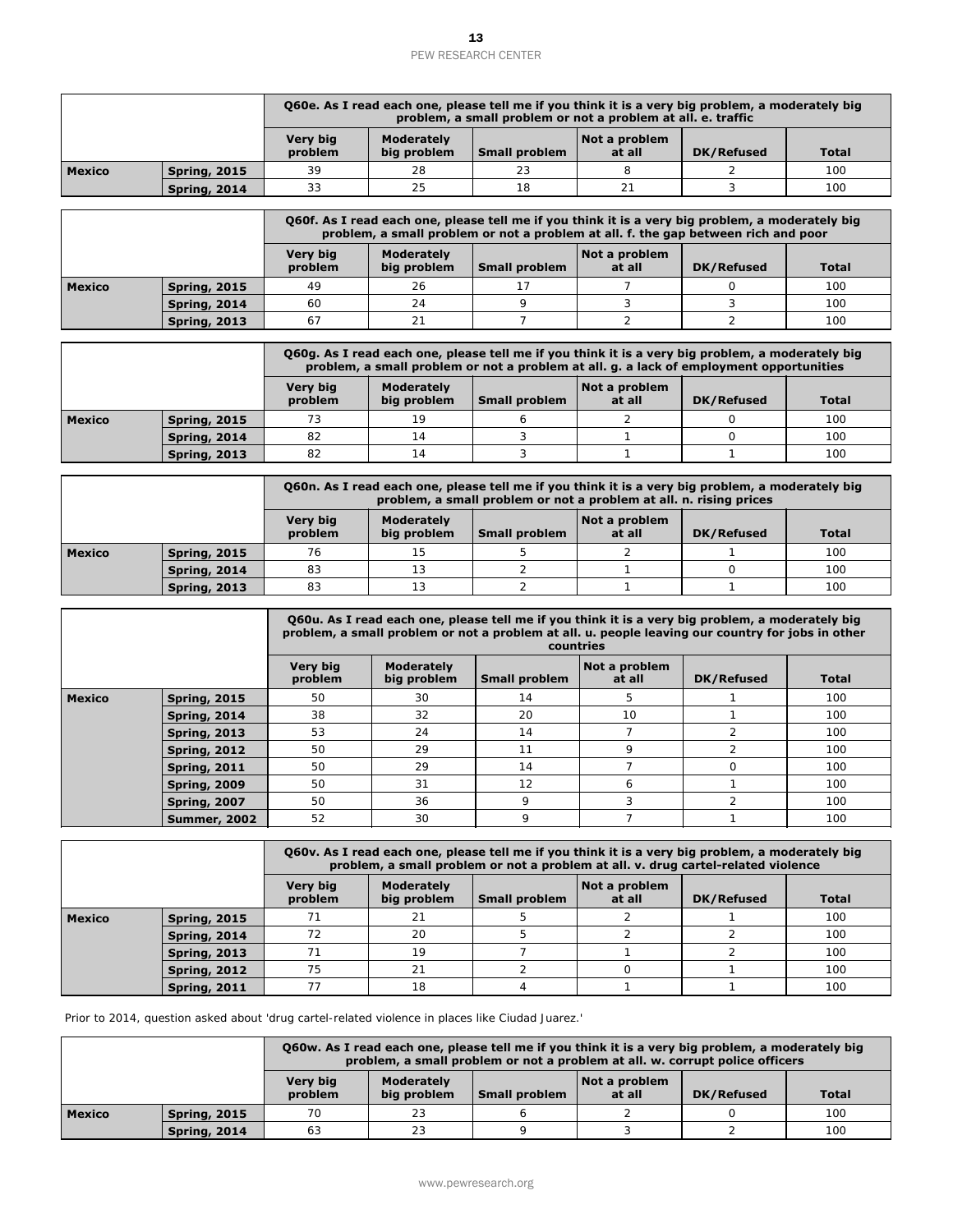|               |                                            |                            |                                  | Q60x. As I read each one, please tell me if you think it is a very big problem, a moderately big<br>problem, a small problem or not a problem at all. x. immigrants traveling through our country from<br><b>Central America to the United States</b> |                         |                   |              |
|---------------|--------------------------------------------|----------------------------|----------------------------------|-------------------------------------------------------------------------------------------------------------------------------------------------------------------------------------------------------------------------------------------------------|-------------------------|-------------------|--------------|
|               |                                            | <b>Very big</b><br>problem | <b>Moderately</b><br>big problem | Small problem                                                                                                                                                                                                                                         | Not a problem<br>at all | <b>DK/Refused</b> | <b>Total</b> |
| <b>Mexico</b> | <b>Spring, 2015</b>                        | 44                         | 28                               | 19                                                                                                                                                                                                                                                    | 7                       | 2                 | 100          |
|               |                                            |                            |                                  | Q79a. What kind of influence the group is having on the way things are going in (survey country).<br>Is the influence of very good, somewhat good, somewhat bad or very bad in (survey<br>country)? a. our national government                        |                         |                   |              |
|               |                                            | Very good                  | Somewhat<br>good                 | Somewhat<br>bad                                                                                                                                                                                                                                       | <b>Very bad</b>         | DK/Refused        | <b>Total</b> |
| <b>Mexico</b> | <b>Spring, 2015</b>                        | 10                         | 44                               | 32                                                                                                                                                                                                                                                    | 11                      | 3                 | 100          |
|               | <b>Spring, 2014</b>                        | 14                         | 43                               | 23                                                                                                                                                                                                                                                    | 18                      | $\overline{2}$    | 100          |
|               | <b>Spring, 2013</b>                        | 17                         | 51                               | 20                                                                                                                                                                                                                                                    | 10                      | 3                 | 100          |
|               | <b>Spring, 2012</b>                        | 15                         | 50                               | 23                                                                                                                                                                                                                                                    | 9                       | 3                 | 100          |
|               | <b>Spring, 2011</b>                        | 10                         | 44                               | 29                                                                                                                                                                                                                                                    | 12                      | 6                 | 100          |
|               | <b>Spring, 2009</b>                        | 18                         | 54                               | 19                                                                                                                                                                                                                                                    | $\overline{7}$          | 3                 | 100          |
|               | <b>Spring, 2007</b><br><b>Summer, 2002</b> | 8<br>11                    | 62<br>53                         | 25<br>23                                                                                                                                                                                                                                              | 3<br>$\overline{7}$     | 3<br>6            | 100<br>100   |
|               |                                            |                            |                                  | Q79b. What kind of influence the group is having on the way things are going in (survey country).<br>Is the influence of _____ very good, somewhat good, somewhat bad or very bad in (survey<br>country)? b. the military                             |                         |                   |              |
|               |                                            | Very good                  | Somewhat<br>good                 | <b>Somewhat</b><br>bad                                                                                                                                                                                                                                | <b>Very bad</b>         | DK/Refused        | <b>Total</b> |
| <b>Mexico</b> | <b>Spring, 2015</b>                        | 21                         | 40                               | 24                                                                                                                                                                                                                                                    | 13                      | 3                 | 100          |
|               |                                            |                            | 43                               | 14                                                                                                                                                                                                                                                    | 9                       | $\overline{2}$    | 100          |
|               | <b>Spring, 2014</b>                        | 32                         |                                  |                                                                                                                                                                                                                                                       |                         |                   |              |
|               | <b>Spring, 2013</b>                        | 26                         | 46                               | 19                                                                                                                                                                                                                                                    | 6                       | 3                 | 100          |
|               | <b>Spring, 2012</b>                        | 29                         | 44                               | 17                                                                                                                                                                                                                                                    | 6                       | $\overline{4}$    | 100          |
|               | <b>Spring, 2011</b>                        | 19                         | 43                               | 23                                                                                                                                                                                                                                                    | 11                      | 5                 | 100          |
|               | <b>Spring, 2009</b>                        | 31                         | 46                               | 14                                                                                                                                                                                                                                                    | $\overline{4}$          | $\overline{4}$    | 100          |
|               | <b>Spring, 2007</b>                        | 26                         | 50                               | 17                                                                                                                                                                                                                                                    | $\overline{4}$          | 3                 | 100          |
|               | <b>Summer, 2002</b>                        | 22                         | 54                               | 13                                                                                                                                                                                                                                                    | 4                       | $\overline{7}$    | 100          |
|               |                                            | Is the influence of        |                                  | Q79c. What kind of influence the group is having on the way things are going in (survey country).<br>very good, somewhat good, somewhat bad or very bad in (survey<br>country)? c. media - television, radio, newspapers, magazines                   |                         |                   |              |
|               |                                            | Very good                  | Somewhat<br>good                 | Somewhat<br>bad                                                                                                                                                                                                                                       | <b>Very bad</b>         | <b>DK/Refused</b> | <b>Total</b> |
|               | <b>Spring, 2015</b>                        | 12                         | 44                               | 32                                                                                                                                                                                                                                                    | 12                      | 1                 | 100          |
|               | <b>Spring, 2014</b>                        | 15                         | 43                               | 25                                                                                                                                                                                                                                                    | 12                      | 5                 | 100          |
|               | <b>Spring, 2013</b>                        | 15                         | 51                               | 22                                                                                                                                                                                                                                                    | 8                       | $\overline{4}$    | 100          |
|               | <b>Spring, 2012</b>                        | 18                         | 42                               | 25                                                                                                                                                                                                                                                    | 11                      | $\overline{4}$    | 100          |
|               | <b>Spring, 2011</b>                        | 14                         | 46                               | 25                                                                                                                                                                                                                                                    | 10                      | $\overline{4}$    | 100          |
|               | <b>Spring, 2009</b>                        | 21                         | 47                               | 22                                                                                                                                                                                                                                                    | 6                       | 5                 | 100          |
|               | <b>Spring, 2007</b>                        | 23                         | 52                               | 19                                                                                                                                                                                                                                                    | 5                       | $\overline{2}$    | 100          |
| <b>Mexico</b> | <b>Summer, 2002</b>                        | 29                         | 55                               | 10<br>079d. Please tell me what kind of influence the group is having on the way things are going in<br>(survey country). Is the influence of _____ very good, somewhat good, somewhat bad or very bad<br>in (survey country)? d. religious leaders   | 3                       | 4                 | 100          |
|               |                                            | Very good                  | <b>Somewhat</b><br>good          | <b>Somewhat</b><br>bad                                                                                                                                                                                                                                | <b>Very bad</b>         | <b>DK/Refused</b> | Total        |
|               | <b>Spring, 2015</b>                        | 11                         | 40                               | 31                                                                                                                                                                                                                                                    | 12                      | 6                 | 100          |
|               | <b>Spring, 2014</b>                        | 14                         | 42                               | 20                                                                                                                                                                                                                                                    | 15                      | 9                 | 100          |
|               | <b>Spring, 2009</b>                        | 11                         | 40                               | 25                                                                                                                                                                                                                                                    | 10                      | 13                | 100          |
| <b>Mexico</b> | <b>Spring, 2007</b>                        | 13                         | 46                               | 29                                                                                                                                                                                                                                                    | 8                       | 5                 | 100          |

|               |                     | Q79b. What kind of influence the group is having on the way things are going in (survey country).<br>Is the influence of very good, somewhat good, somewhat bad or very bad in (survey<br>country)? b. the military |    |    |    |   |     |  |  |
|---------------|---------------------|---------------------------------------------------------------------------------------------------------------------------------------------------------------------------------------------------------------------|----|----|----|---|-----|--|--|
|               |                     | Somewhat<br>Somewhat<br><b>Very bad</b><br>Very good<br>bad<br>DK/Refused<br><b>Total</b><br>good                                                                                                                   |    |    |    |   |     |  |  |
| <b>Mexico</b> | Spring, 2015        | 21                                                                                                                                                                                                                  | 40 | 24 | 13 | 3 | 100 |  |  |
|               | Spring, 2014        | 32                                                                                                                                                                                                                  | 43 | 14 | 9  |   | 100 |  |  |
|               | Spring, 2013        | 26                                                                                                                                                                                                                  | 46 | 19 | 6  |   | 100 |  |  |
|               | Spring, 2012        | 29                                                                                                                                                                                                                  | 44 | 17 | 6  | 4 | 100 |  |  |
|               | <b>Spring, 2011</b> | 19                                                                                                                                                                                                                  | 43 | 23 | 11 | 5 | 100 |  |  |
|               | Spring, 2009        | 31                                                                                                                                                                                                                  | 46 | 14 | 4  | 4 | 100 |  |  |
|               | <b>Spring, 2007</b> | 26                                                                                                                                                                                                                  | 50 | 17 | 4  | ς | 100 |  |  |
|               | <b>Summer, 2002</b> | 22                                                                                                                                                                                                                  | 54 | 13 | 4  |   | 100 |  |  |

|               |                     | O79c. What kind of influence the group is having on the way things are going in (survey country).<br>Is the influence of ______ very good, somewhat good, somewhat bad or very bad in (survey<br>country)? c. media - television, radio, newspapers, magazines |                  |                 |                 |            |              |
|---------------|---------------------|----------------------------------------------------------------------------------------------------------------------------------------------------------------------------------------------------------------------------------------------------------------|------------------|-----------------|-----------------|------------|--------------|
|               |                     | Very good                                                                                                                                                                                                                                                      | Somewhat<br>good | Somewhat<br>bad | <b>Very bad</b> | DK/Refused | <b>Total</b> |
| <b>Mexico</b> | <b>Spring, 2015</b> | 12                                                                                                                                                                                                                                                             | 44               | 32              | 12              |            | 100          |
|               | Spring, 2014        | 15                                                                                                                                                                                                                                                             | 43               | 25              | 12              | 5          | 100          |
|               | <b>Spring, 2013</b> | 15                                                                                                                                                                                                                                                             | 51               | 22              | 8               | 4          | 100          |
|               | <b>Spring, 2012</b> | 18                                                                                                                                                                                                                                                             | 42               | 25              | 11              | 4          | 100          |
|               | <b>Spring, 2011</b> | 14                                                                                                                                                                                                                                                             | 46               | 25              | 10              | 4          | 100          |
|               | <b>Spring, 2009</b> | 21                                                                                                                                                                                                                                                             | 47               | 22              | h               | 5          | 100          |
|               | <b>Spring, 2007</b> | 23                                                                                                                                                                                                                                                             | 52               | 19              | 5               |            | 100          |
|               | <b>Summer, 2002</b> | 29                                                                                                                                                                                                                                                             | 55               | 10 <sup>1</sup> |                 | 4          | 100          |

|               |                     | 079d. Please tell me what kind of influence the group is having on the way things are going in<br>(survey country). Is the influence of _____ very good, somewhat good, somewhat bad or very bad<br>in (survey country)? d. religious leaders |                  |                 |                 |            |              |  |
|---------------|---------------------|-----------------------------------------------------------------------------------------------------------------------------------------------------------------------------------------------------------------------------------------------|------------------|-----------------|-----------------|------------|--------------|--|
|               |                     | Very good                                                                                                                                                                                                                                     | Somewhat<br>good | Somewhat<br>bad | <b>Very bad</b> | DK/Refused | <b>Total</b> |  |
| <b>Mexico</b> | <b>Spring, 2015</b> | 11                                                                                                                                                                                                                                            | 40               | 31              | 12              |            | 100          |  |
|               | <b>Spring, 2014</b> | 14                                                                                                                                                                                                                                            | 42               | 20              | 15              |            | 100          |  |
|               | <b>Spring, 2009</b> |                                                                                                                                                                                                                                               | 40               | 25              | 10              | 13         | 100          |  |
|               | <b>Spring, 2007</b> | 13                                                                                                                                                                                                                                            | 46               | 29              | 8               | 5          | 100          |  |
|               | <b>Summer, 2002</b> | 13                                                                                                                                                                                                                                            | 44               | 21              |                 | 13         | 100          |  |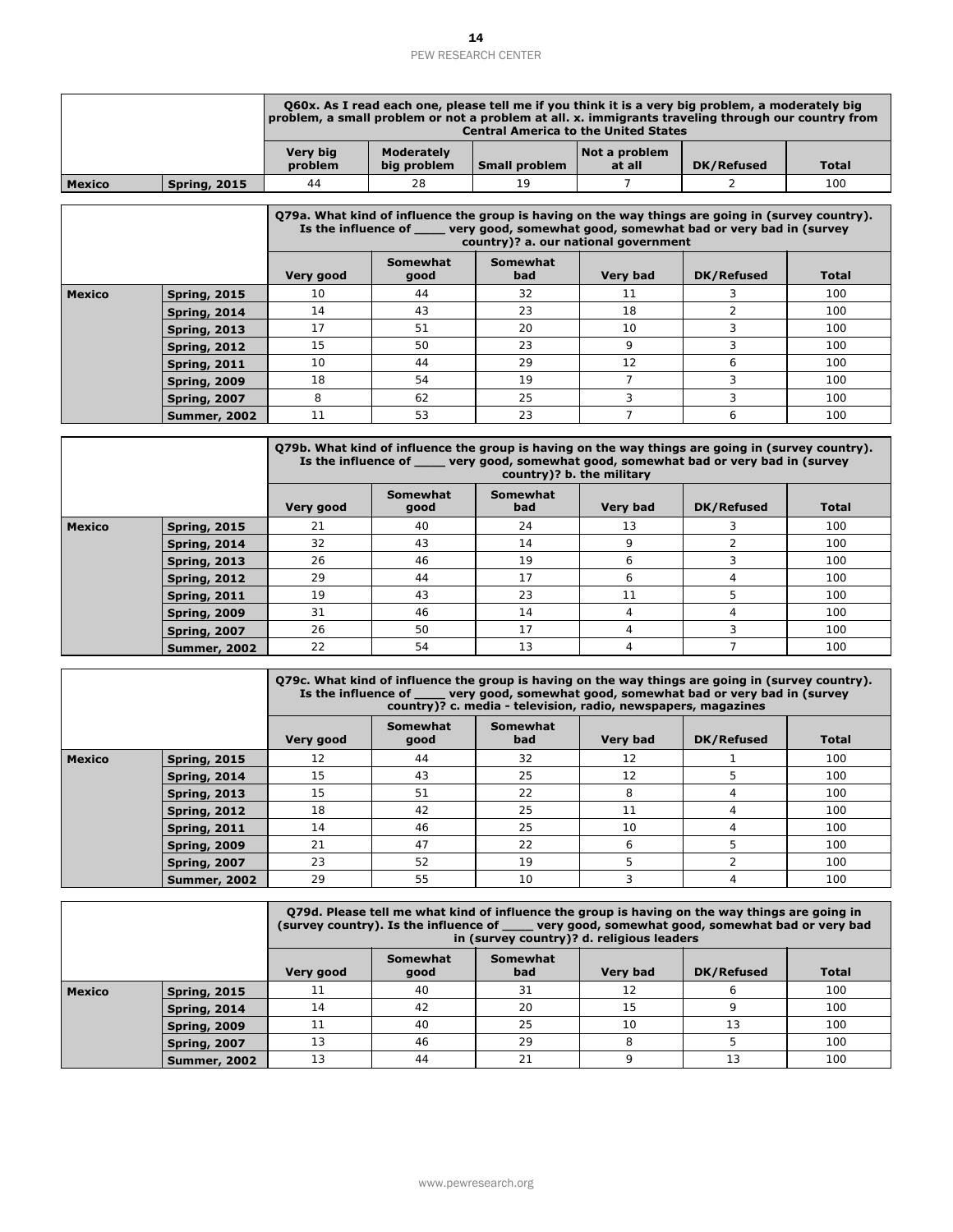|               |                                            |                          |                              | in (survey country)? e. court system |                            | Q79e. Please tell me what kind of influence the group is having on the way things are going in<br>(survey country). Is the influence of very good, somewhat good, somewhat bad or very bad                                             |              |
|---------------|--------------------------------------------|--------------------------|------------------------------|--------------------------------------|----------------------------|----------------------------------------------------------------------------------------------------------------------------------------------------------------------------------------------------------------------------------------|--------------|
|               |                                            | Very good                | Somewhat<br>good             | Somewhat<br>bad                      | Very bad                   | DK/Refused                                                                                                                                                                                                                             | <b>Total</b> |
| Mexico        | <b>Spring, 2015</b>                        | 6                        | 28                           | 38                                   | 22                         | 6                                                                                                                                                                                                                                      | 100          |
|               | <b>Spring, 2014</b>                        | 6                        | 31                           | 27                                   | 27                         | 9                                                                                                                                                                                                                                      | 100          |
|               | <b>Spring, 2013</b>                        | 12                       | 32                           | 32                                   | 19                         | 5                                                                                                                                                                                                                                      | 100          |
|               | <b>Spring, 2012</b>                        | 12                       | 32                           | 34                                   | 17                         | 5                                                                                                                                                                                                                                      | 100          |
|               | <b>Spring, 2011</b>                        | 6                        | 26                           | 36                                   | 26                         | 6                                                                                                                                                                                                                                      | 100          |
|               | <b>Spring, 2009</b>                        | 8                        | 29                           | 36                                   | 19                         | 9                                                                                                                                                                                                                                      | 100          |
|               |                                            |                          |                              |                                      |                            | Q79f. Please tell me what kind of influence the group is having on the way things are going in<br>(survey country). Is the influence of _____ very good, somewhat good, somewhat bad or very bad<br>in (survey country)? f. the police |              |
|               |                                            | Very good                | Somewhat<br>good             | Somewhat<br>bad                      | Very bad                   | <b>DK/Refused</b>                                                                                                                                                                                                                      | <b>Total</b> |
| Mexico        | <b>Spring, 2015</b>                        | 5                        | 22                           | 38                                   | 31                         | 4                                                                                                                                                                                                                                      | 100          |
|               | <b>Spring, 2014</b>                        | 5                        | 29                           | 30                                   | 34                         | $\overline{2}$                                                                                                                                                                                                                         | 100          |
|               | <b>Spring, 2013</b>                        | 9                        | 33                           | 31                                   | 24                         | $\overline{4}$                                                                                                                                                                                                                         | 100          |
|               | <b>Spring, 2012</b>                        | 13                       | 25                           | 36                                   | 22                         | 4                                                                                                                                                                                                                                      | 100          |
|               | <b>Spring, 2011</b>                        | 5                        | 25                           | 34                                   | 31                         | 5                                                                                                                                                                                                                                      | 100          |
|               | <b>Spring, 2009</b>                        | $\overline{7}$           | 28                           | 32                                   | 26                         | 6                                                                                                                                                                                                                                      | 100          |
|               |                                            |                          |                              | in (survey country)? g. the Congress |                            | Q79g. Please tell me what kind of influence the group is having on the way things are going in<br>(survey country). Is the influence of same very good, somewhat good, somewhat bad or very bad                                        |              |
|               |                                            |                          | Somewhat                     | Somewhat                             |                            |                                                                                                                                                                                                                                        |              |
|               |                                            | Very good                | good                         | bad                                  | Very bad                   | DK/Refused                                                                                                                                                                                                                             | <b>Total</b> |
|               | <b>Spring, 2015</b>                        | 5                        | 23                           | 38                                   | 26                         | 9                                                                                                                                                                                                                                      | 100          |
|               | <b>Spring, 2014</b>                        | 5                        | 28                           | 29                                   | 27                         | 11                                                                                                                                                                                                                                     | 100          |
|               | <b>Spring, 2013</b>                        | 11                       | 34                           | 27                                   | 20                         | 9                                                                                                                                                                                                                                      | 100          |
| Mexico        |                                            |                          |                              | <b>PRI</b>                           |                            | Q97a. Now I'd like to ask you about some political parties. Please tell me if you have a very<br>favorable, somewhat favorable, somewhat unfavorable or very unfavorable opinion of ____? a. the                                       |              |
|               |                                            | <b>Very</b><br>favorable | <b>Somewhat</b><br>favorable | Somewhat<br>unfavorable              | <b>Very</b><br>unfavorable | DK/Refused                                                                                                                                                                                                                             | <b>Total</b> |
|               | <b>Spring, 2015</b>                        | 8                        | 30                           | 23                                   | 33                         | 6                                                                                                                                                                                                                                      | 100          |
|               | <b>Spring, 2014</b>                        | 16                       | 31                           | 18                                   | 29                         | 6                                                                                                                                                                                                                                      | 100          |
|               | <b>Spring, 2013</b>                        | 17                       | 32                           | 21                                   | 22                         | 8                                                                                                                                                                                                                                      | 100          |
| <b>Mexico</b> |                                            |                          |                              | <b>PAN</b>                           |                            | Q97b. Now I'd like to ask you about some political parties. Please tell me if you have a very<br>favorable, somewhat favorable, somewhat unfavorable or very unfavorable opinion of _____? b. the                                      |              |
|               |                                            | <b>Very</b><br>favorable | <b>Somewhat</b><br>favorable | <b>Somewhat</b><br>unfavorable       | <b>Very</b><br>unfavorable | DK/Refused                                                                                                                                                                                                                             | <b>Total</b> |
|               | <b>Spring, 2015</b>                        | 4                        | 25                           | 27                                   | 36                         | $\overline{7}$                                                                                                                                                                                                                         | 100          |
|               | <b>Spring, 2014</b>                        | 5                        | 25                           | 27                                   | 36                         | 8                                                                                                                                                                                                                                      | 100          |
|               | <b>Spring, 2013</b>                        | 8                        | 28                           | 26                                   | 27                         | 11                                                                                                                                                                                                                                     | 100          |
| <b>Mexico</b> |                                            |                          |                              | <b>PRD</b>                           |                            | Q97c. Now I'd like to ask you about some political parties. Please tell me if you have a very<br>favorable, somewhat favorable, somewhat unfavorable or very unfavorable opinion of 2. c. the                                          |              |
|               |                                            | <b>Very</b><br>favorable | Somewhat<br>favorable        | <b>Somewhat</b><br>unfavorable       | <b>Very</b><br>unfavorable | <b>DK/Refused</b>                                                                                                                                                                                                                      | <b>Total</b> |
|               | <b>Spring, 2015</b>                        | 4                        | 19                           | 27                                   | 41                         | 9                                                                                                                                                                                                                                      | 100          |
| Mexico        | <b>Spring, 2014</b><br><b>Spring, 2013</b> | 4<br>9                   | 21<br>24                     | 25<br>28                             | 41<br>27                   | 10<br>13                                                                                                                                                                                                                               | 100<br>100   |

|               |                     | Q79f. Please tell me what kind of influence the group is having on the way things are going in<br>(survey country). Is the influence of ____ very good, somewhat good, somewhat bad or very bad<br>in (survey country)? f. the police |                  |                 |          |            |              |  |
|---------------|---------------------|---------------------------------------------------------------------------------------------------------------------------------------------------------------------------------------------------------------------------------------|------------------|-----------------|----------|------------|--------------|--|
|               |                     | Very good                                                                                                                                                                                                                             | Somewhat<br>good | Somewhat<br>bad | Very bad | DK/Refused | <b>Total</b> |  |
| <b>Mexico</b> | Spring, 2015        | 5                                                                                                                                                                                                                                     | 22               | 38              | 31       |            | 100          |  |
|               | <b>Spring, 2014</b> | 5                                                                                                                                                                                                                                     | 29               | 30              | 34       |            | 100          |  |
|               | <b>Spring, 2013</b> |                                                                                                                                                                                                                                       | 33               | 31              | 24       | 4          | 100          |  |
|               | <b>Spring, 2012</b> | 13                                                                                                                                                                                                                                    | 25               | 36              | 22       |            | 100          |  |
|               | <b>Spring, 2011</b> | 25<br>34<br>31<br>100<br>5                                                                                                                                                                                                            |                  |                 |          |            |              |  |
|               | <b>Spring, 2009</b> |                                                                                                                                                                                                                                       | 28               | 32              | 26       |            | 100          |  |

|               |                     |                             |                  | O79g. Please tell me what kind of influence the group is having on the way things are going in<br>(survey country). Is the influence of same very good, somewhat good, somewhat bad or very bad<br>in (survey country)? g. the Congress |                 |            |              |  |
|---------------|---------------------|-----------------------------|------------------|-----------------------------------------------------------------------------------------------------------------------------------------------------------------------------------------------------------------------------------------|-----------------|------------|--------------|--|
|               |                     | Very good                   | Somewhat<br>good | Somewhat<br>bad                                                                                                                                                                                                                         | <b>Very bad</b> | DK/Refused | <b>Total</b> |  |
| <b>Mexico</b> | <b>Spring, 2015</b> |                             | 23               | 38                                                                                                                                                                                                                                      | 26              |            | 100          |  |
|               | <b>Spring, 2014</b> | 29<br>100<br>27<br>28<br>11 |                  |                                                                                                                                                                                                                                         |                 |            |              |  |
|               | <b>Spring, 2013</b> |                             | 34               | 27                                                                                                                                                                                                                                      | 20              |            | 100          |  |

|               |                     |                             |                       | Q97a. Now I'd like to ask you about some political parties. Please tell me if you have a very<br>favorable, somewhat favorable, somewhat unfavorable or very unfavorable opinion of ? a. the<br><b>PRI</b> |                            |            |              |  |
|---------------|---------------------|-----------------------------|-----------------------|------------------------------------------------------------------------------------------------------------------------------------------------------------------------------------------------------------|----------------------------|------------|--------------|--|
|               |                     | <b>Verv</b><br>favorable    | Somewhat<br>favorable | Somewhat<br>unfavorable                                                                                                                                                                                    | <b>Verv</b><br>unfavorable | DK/Refused | <b>Total</b> |  |
| <b>Mexico</b> | <b>Spring, 2015</b> | 8                           | 30                    | 23                                                                                                                                                                                                         | 33                         |            | 100          |  |
|               | Spring, 2014        | 18<br>29<br>100<br>31<br>16 |                       |                                                                                                                                                                                                            |                            |            |              |  |
|               | <b>Spring, 2013</b> |                             | 32                    | 21                                                                                                                                                                                                         | 22                         |            | 100          |  |

|               |                     |                          |                       | Q97b. Now I'd like to ask you about some political parties. Please tell me if you have a very<br>favorable, somewhat favorable, somewhat unfavorable or very unfavorable opinion of 3 b. the<br><b>PAN</b> |                            |                   |              |
|---------------|---------------------|--------------------------|-----------------------|------------------------------------------------------------------------------------------------------------------------------------------------------------------------------------------------------------|----------------------------|-------------------|--------------|
|               |                     | <b>Verv</b><br>favorable | Somewhat<br>favorable | Somewhat<br>unfavorable                                                                                                                                                                                    | <b>Verv</b><br>unfavorable | <b>DK/Refused</b> | <b>Total</b> |
| <b>Mexico</b> | <b>Spring, 2015</b> |                          | 25                    | 27                                                                                                                                                                                                         | 36                         |                   | 100          |
|               | <b>Spring, 2014</b> |                          | 100<br>25<br>27<br>36 |                                                                                                                                                                                                            |                            |                   |              |
|               | <b>Spring, 2013</b> |                          | 28                    | 26                                                                                                                                                                                                         | 27                         |                   | 100          |

|        |                     |                          |                             | Q97c. Now I'd like to ask you about some political parties. Please tell me if you have a very<br>favorable, somewhat favorable, somewhat unfavorable or very unfavorable opinion of ? c. the<br><b>PRD</b> |                            |            |              |  |
|--------|---------------------|--------------------------|-----------------------------|------------------------------------------------------------------------------------------------------------------------------------------------------------------------------------------------------------|----------------------------|------------|--------------|--|
|        |                     | <b>Verv</b><br>favorable | Somewhat<br>favorable       | Somewhat<br>unfavorable                                                                                                                                                                                    | <b>Verv</b><br>unfavorable | DK/Refused | <b>Total</b> |  |
| Mexico | <b>Spring, 2015</b> |                          | 19                          | 27                                                                                                                                                                                                         | 41                         |            | 100          |  |
|        | <b>Spring, 2014</b> |                          | 25<br>100<br>21<br>41<br>10 |                                                                                                                                                                                                            |                            |            |              |  |
|        | <b>Spring, 2013</b> | $\circ$                  | 24                          | 28                                                                                                                                                                                                         | 27                         | 13         | 100          |  |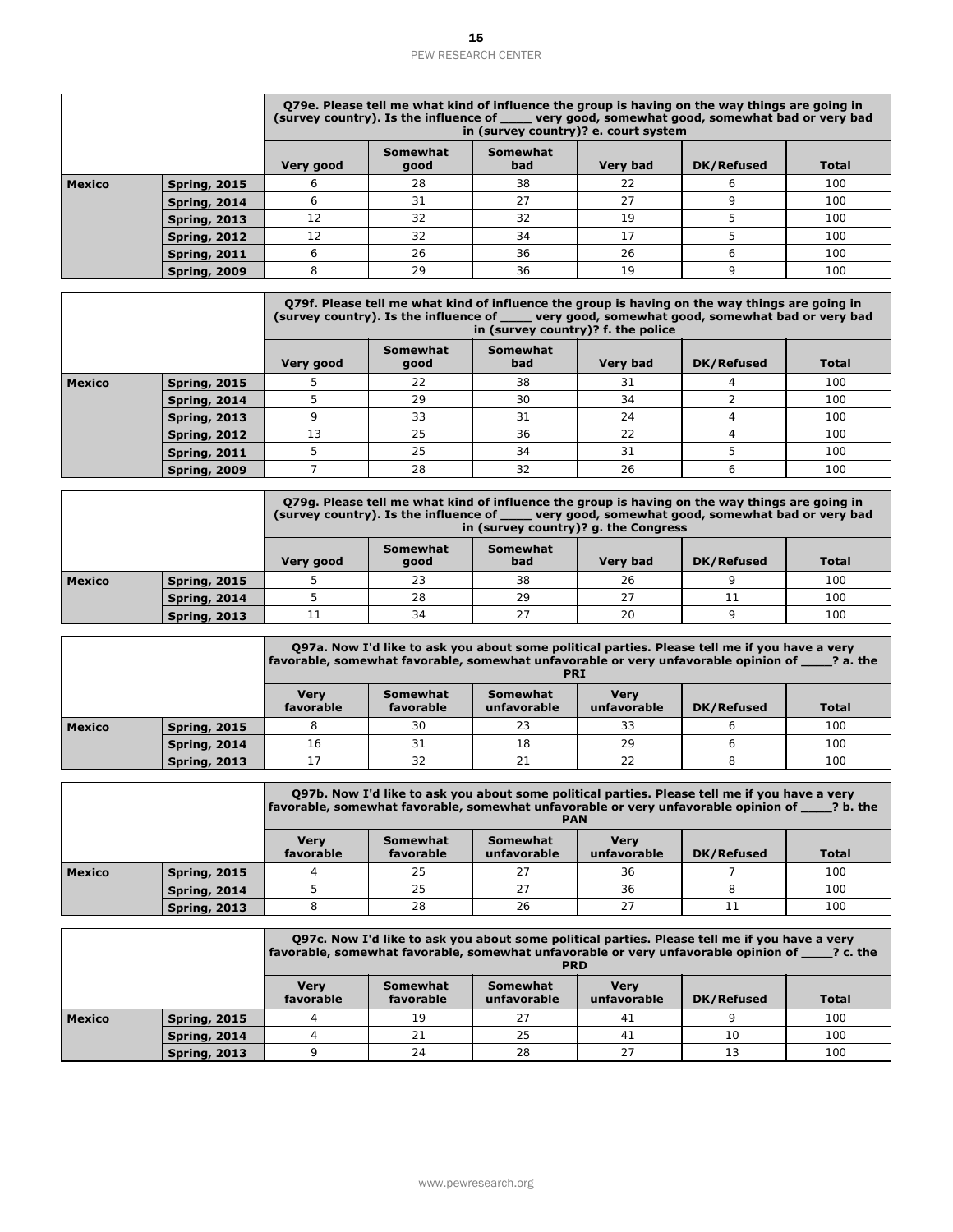|                                                 |                     |                          |                                                                                                                                                                                   | very unfavorable opinion of              |                     | Q98a. Please tell me if you have a very favorable, somewhat favorable, somewhat unfavorable or<br>? a. Enrique Peña Nieto |              |
|-------------------------------------------------|---------------------|--------------------------|-----------------------------------------------------------------------------------------------------------------------------------------------------------------------------------|------------------------------------------|---------------------|---------------------------------------------------------------------------------------------------------------------------|--------------|
|                                                 |                     | <b>Very</b><br>favorable | <b>Somewhat</b><br>favorable                                                                                                                                                      | <b>Somewhat</b><br>unfavorable           | Very<br>unfavorable | <b>DK/Refused</b>                                                                                                         | <b>Total</b> |
| <b>Mexico</b>                                   | <b>Spring, 2015</b> | $\overline{7}$           | 37                                                                                                                                                                                | 27                                       | 26                  | 3                                                                                                                         | 100          |
|                                                 | <b>Spring, 2014</b> | 15                       | 36                                                                                                                                                                                | 18                                       | 30                  | $\overline{2}$                                                                                                            | 100          |
|                                                 | <b>Spring, 2012</b> | 23                       | 33                                                                                                                                                                                | 20                                       | 18                  | 6                                                                                                                         | 100          |
|                                                 | <b>Spring, 2011</b> | 15                       | 46                                                                                                                                                                                | 19                                       | 12                  | 9                                                                                                                         | 100          |
|                                                 |                     |                          | Q99a. Please tell me if you approve or disapprove of the way<br>President Peña Nieto is handling each of the following areas. a.                                                  | the economy                              |                     |                                                                                                                           |              |
|                                                 |                     | <b>Approve</b>           | <b>Disapprove</b>                                                                                                                                                                 | <b>DK/Refused</b>                        | <b>Total</b>        |                                                                                                                           |              |
| <b>Mexico</b>                                   | <b>Spring, 2015</b> | 30                       | 68                                                                                                                                                                                | 2                                        | 100                 |                                                                                                                           |              |
|                                                 | <b>Spring, 2014</b> | 37                       | 60                                                                                                                                                                                | 3                                        | 100                 |                                                                                                                           |              |
|                                                 | <b>Spring, 2013</b> | 46                       | 46                                                                                                                                                                                | 8                                        | 100                 |                                                                                                                           |              |
|                                                 |                     |                          | Q99b. Please tell me if you approve or disapprove of the way<br>President Peña Nieto is handling each of the following areas. b.<br>fighting organized crime and drug traffickers |                                          |                     |                                                                                                                           |              |
|                                                 |                     | <b>Approve</b>           | <b>Disapprove</b>                                                                                                                                                                 | <b>DK/Refused</b>                        | <b>Total</b>        |                                                                                                                           |              |
| <b>Mexico</b>                                   | <b>Spring, 2015</b> | 35                       | 63                                                                                                                                                                                | 2                                        | 100                 |                                                                                                                           |              |
|                                                 | <b>Spring, 2014</b> | 53                       | 45                                                                                                                                                                                | $\overline{2}$                           | 100                 |                                                                                                                           |              |
|                                                 | <b>Spring, 2013</b> | 47                       | 45                                                                                                                                                                                | 8                                        | 100                 |                                                                                                                           |              |
|                                                 |                     | <b>Approve</b>           | <b>Disapprove</b>                                                                                                                                                                 | fighting corruption<br><b>DK/Refused</b> | <b>Total</b>        |                                                                                                                           |              |
| <b>Mexico</b>                                   | <b>Spring, 2015</b> | 27                       |                                                                                                                                                                                   |                                          |                     |                                                                                                                           |              |
|                                                 |                     |                          | 69                                                                                                                                                                                | 4                                        | 100                 |                                                                                                                           |              |
|                                                 | <b>Spring, 2014</b> | 42                       | 54                                                                                                                                                                                | 3                                        | 100                 |                                                                                                                           |              |
|                                                 | <b>Spring, 2013</b> | 44                       | 48                                                                                                                                                                                | 8                                        | 100                 |                                                                                                                           |              |
|                                                 |                     |                          | Q99d. Please tell me if you approve or disapprove of the way<br>President Peña Nieto is handling each of the following areas. d.                                                  | education                                |                     |                                                                                                                           |              |
|                                                 |                     | <b>Approve</b>           | <b>Disapprove</b>                                                                                                                                                                 | <b>DK/Refused</b>                        | <b>Total</b>        |                                                                                                                           |              |
|                                                 | <b>Spring, 2015</b> | 43                       | 52                                                                                                                                                                                | 5                                        | 100                 |                                                                                                                           |              |
|                                                 | <b>Spring, 2014</b> | 55                       | 41                                                                                                                                                                                | 3                                        | 100                 |                                                                                                                           |              |
|                                                 |                     |                          | Q99e. Please tell me if you approve or disapprove of the way<br>President Peña Nieto is handling each of the following areas. e.                                                  | relations with the U.S.                  |                     |                                                                                                                           |              |
|                                                 |                     | <b>Approve</b>           | <b>Disapprove</b>                                                                                                                                                                 | DK/Refused                               | <b>Total</b>        |                                                                                                                           |              |
|                                                 | <b>Spring, 2015</b> | 36                       | 53                                                                                                                                                                                | 11                                       | 100                 |                                                                                                                           |              |
|                                                 |                     |                          | Q99f. Please tell me if you approve or disapprove of the way<br>President Peña Nieto is handling each of the following areas. f.                                                  | energy reform                            |                     |                                                                                                                           |              |
|                                                 |                     | <b>Approve</b>           | <b>Disapprove</b>                                                                                                                                                                 | <b>DK/Refused</b>                        | <b>Total</b>        |                                                                                                                           |              |
|                                                 | <b>Spring, 2015</b> | 24                       | 67                                                                                                                                                                                | 9                                        | 100                 |                                                                                                                           |              |
|                                                 |                     |                          | Q99g. Please tell me if you approve or disapprove of the way<br>President Peña Nieto is handling each of the following areas. g.                                                  | reforming the police                     |                     |                                                                                                                           |              |
| <b>Mexico</b><br><b>Mexico</b><br><b>Mexico</b> | <b>Spring, 2015</b> | <b>Approve</b><br>26     | <b>Disapprove</b>                                                                                                                                                                 | <b>DK/Refused</b>                        | <b>Total</b><br>100 |                                                                                                                           |              |

|               |                     |                | Q99a. Please tell me if you approve or disapprove of the way<br>President Peña Nieto is handling each of the following areas. a.<br>the economy |                   |              |
|---------------|---------------------|----------------|-------------------------------------------------------------------------------------------------------------------------------------------------|-------------------|--------------|
|               |                     | <b>Approve</b> | <b>Disapprove</b>                                                                                                                               | <b>DK/Refused</b> | <b>Total</b> |
| <b>Mexico</b> | <b>Spring, 2015</b> | 30             | 68                                                                                                                                              |                   | 100          |
|               | <b>Spring, 2014</b> | 37             | 60                                                                                                                                              |                   | 100          |
|               | <b>Spring, 2013</b> | 46             | 46                                                                                                                                              |                   | 100          |

|                                                             |                     | Q99b. Please tell me if you approve or disapprove of the way<br>President Peña Nieto is handling each of the following areas. b.<br>fighting organized crime and drug traffickers |    |  |     |  |
|-------------------------------------------------------------|---------------------|-----------------------------------------------------------------------------------------------------------------------------------------------------------------------------------|----|--|-----|--|
|                                                             |                     | <b>DK/Refused</b><br><b>Total</b><br><b>Disapprove</b><br><b>Approve</b>                                                                                                          |    |  |     |  |
| <b>Mexico</b><br><b>Spring, 2015</b><br><b>Spring, 2014</b> |                     | 35                                                                                                                                                                                | 63 |  | 100 |  |
|                                                             |                     | 53                                                                                                                                                                                | 45 |  | 100 |  |
|                                                             | <b>Spring, 2013</b> | 47                                                                                                                                                                                | 45 |  | 100 |  |

|                                                             |                     | Q99c. Please tell me if you approve or disapprove of the way<br>President Peña Nieto is handling each of the following areas. c.<br>fighting corruption |    |  |     |  |  |
|-------------------------------------------------------------|---------------------|---------------------------------------------------------------------------------------------------------------------------------------------------------|----|--|-----|--|--|
|                                                             |                     | <b>DK/Refused</b><br><b>Total</b><br><b>Disapprove</b><br><b>Approve</b>                                                                                |    |  |     |  |  |
| <b>Mexico</b><br><b>Spring, 2015</b><br><b>Spring, 2014</b> |                     | 27                                                                                                                                                      | 69 |  | 100 |  |  |
|                                                             |                     | 42                                                                                                                                                      | 54 |  | 100 |  |  |
|                                                             | <b>Spring, 2013</b> | 48<br>44<br>100<br>8                                                                                                                                    |    |  |     |  |  |

|                                      |                     | Q99d. Please tell me if you approve or disapprove of the way<br>President Peña Nieto is handling each of the following areas. d.<br>education |    |  |     |  |  |
|--------------------------------------|---------------------|-----------------------------------------------------------------------------------------------------------------------------------------------|----|--|-----|--|--|
|                                      |                     | DK/Refused<br><b>Total</b><br><b>Disapprove</b><br><b>Approve</b>                                                                             |    |  |     |  |  |
| <b>Mexico</b><br><b>Spring, 2015</b> |                     | 43                                                                                                                                            | 52 |  | 100 |  |  |
|                                      | <b>Spring, 2014</b> | 55<br>4 <sup>1</sup><br>100                                                                                                                   |    |  |     |  |  |

|               |                     |                                                                          | Q99e. Please tell me if you approve or disapprove of the way<br>President Peña Nieto is handling each of the following areas. e.<br>relations with the U.S. |  |  |  |  |  |
|---------------|---------------------|--------------------------------------------------------------------------|-------------------------------------------------------------------------------------------------------------------------------------------------------------|--|--|--|--|--|
|               |                     | <b>DK/Refused</b><br><b>Total</b><br><b>Disapprove</b><br><b>Approve</b> |                                                                                                                                                             |  |  |  |  |  |
| <b>Mexico</b> | <b>Spring, 2015</b> | 36<br>100<br>11<br>53                                                    |                                                                                                                                                             |  |  |  |  |  |

|               |                     |                                                                          | energy reform | Q99f. Please tell me if you approve or disapprove of the way<br>President Peña Nieto is handling each of the following areas. f. |  |  |  |  |
|---------------|---------------------|--------------------------------------------------------------------------|---------------|----------------------------------------------------------------------------------------------------------------------------------|--|--|--|--|
|               |                     | <b>DK/Refused</b><br><b>Disapprove</b><br><b>Total</b><br><b>Approve</b> |               |                                                                                                                                  |  |  |  |  |
| <b>Mexico</b> | <b>Spring, 2015</b> | 24<br>100<br>67                                                          |               |                                                                                                                                  |  |  |  |  |

|        |              | Q99g. Please tell me if you approve or disapprove of the way<br>President Peña Nieto is handling each of the following areas. g.<br>reforming the police |  |  |  |  |  |
|--------|--------------|----------------------------------------------------------------------------------------------------------------------------------------------------------|--|--|--|--|--|
|        |              | <b>Total</b><br>DK/Refused<br><b>Disapprove</b><br><b>Approve</b>                                                                                        |  |  |  |  |  |
| Mexico | Spring, 2015 | 26<br>100<br>63                                                                                                                                          |  |  |  |  |  |